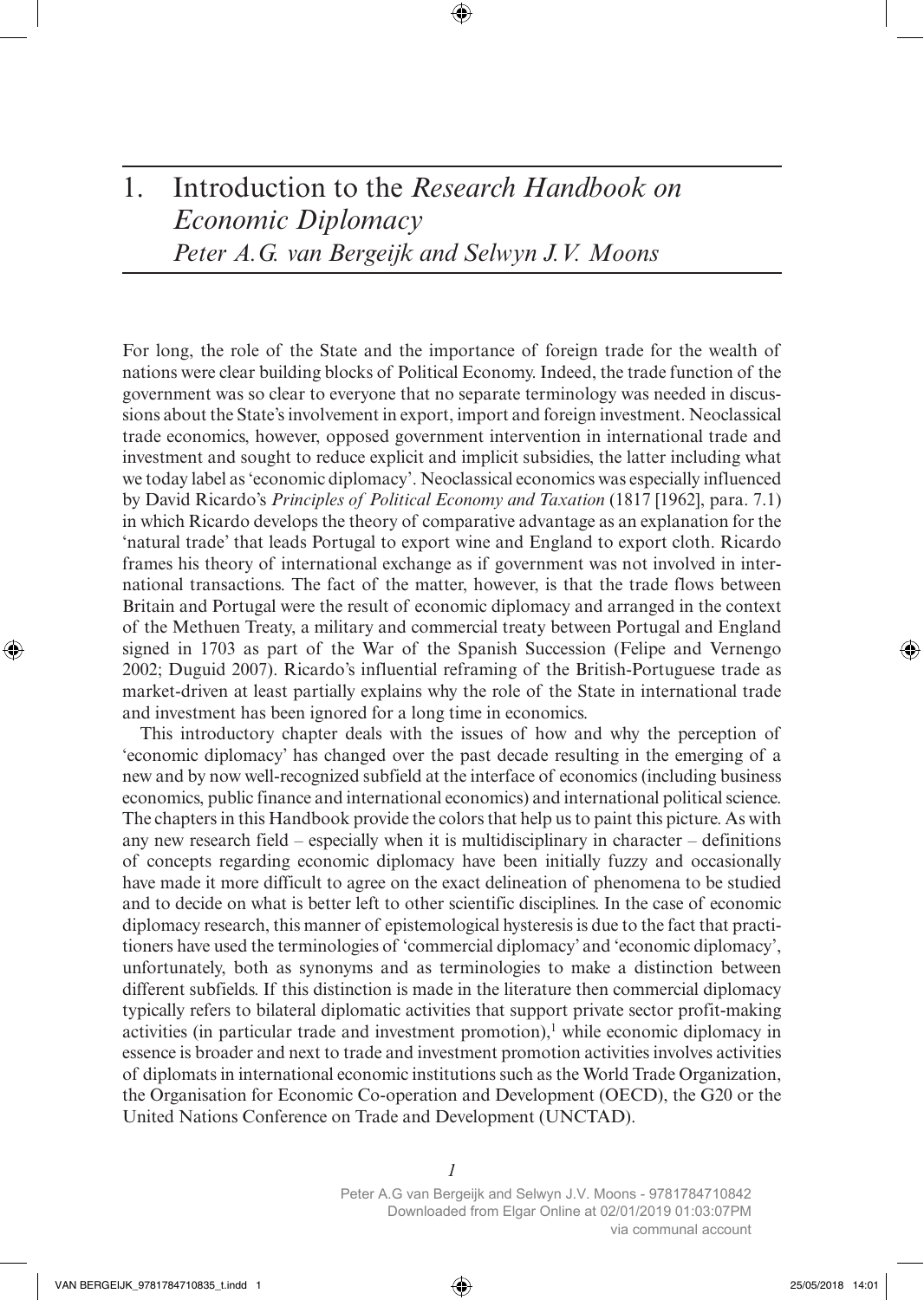### 2 *Research handbook on economic diplomacy*

The term 'commercial diplomacy', however, in our opinion is no longer an appropriate and clear concept to describe what economic diplomacy is all about. The role of 'commercial diplomats' has been broadened and, for example, economic missions nowadays may also comprise representatives from the not-for-profit sector, including universities and other knowledge institutes, the health sector, the cultural sector, non-governmental organizations (NGOs) and so on. Moreover, the weight given to the broadened set of activities has increased as a result of significant changes in the organization of global economic activity (in particular the growing fragmentation of production shaped in international value chains), as well as the changing roles and interests of both not-for-profit organizations and internationally active companies. Indeed, since the start of this Handbook project in 2015 we increasingly recognized these changes and realized that it will be especially useful to focus in future research on those aspects of economic diplomacy that are aimed at:

- the opening of markets to stimulate bilateral cross-border economic activities such as imports, exports, mergers and acquisitions and greenfield foreign direct investments
- the building and use of bilateral cultural, political and economic relationships between countries in order to assist domestic companies
- the use of bilateral economic relationships, including (the threat) to discontinue these activities, as a tool of diplomacy.

This area of interest should in our opinion be labeled *bilateral* economic diplomacy. This is not to say that we think that commercial, bilateral and multilateral diplomacy could or should be completely separated in theory and practice. Indeed, commercial – bilateral – interests can be important determinants of the positions of countries in international organizations. Similarly, commercial relationships are developed in the wider context of the rules and regulations of the multilateral system. Our point is that bilateral economic diplomacy, which includes commercial diplomacy as a subset (as illustrated in the Venn-diagram in Figure 1.1), provides a usefully defined and comprehensive set of study subjects and activities to justify bilateral economic diplomacy research as an independent field of research. The focus of the field should be on bilateral activities and only take multilateral aspects into account as far as these activities are directly relevant for changing



*Figure 1.1 Multilateral, bilateral and commercial diplomacy*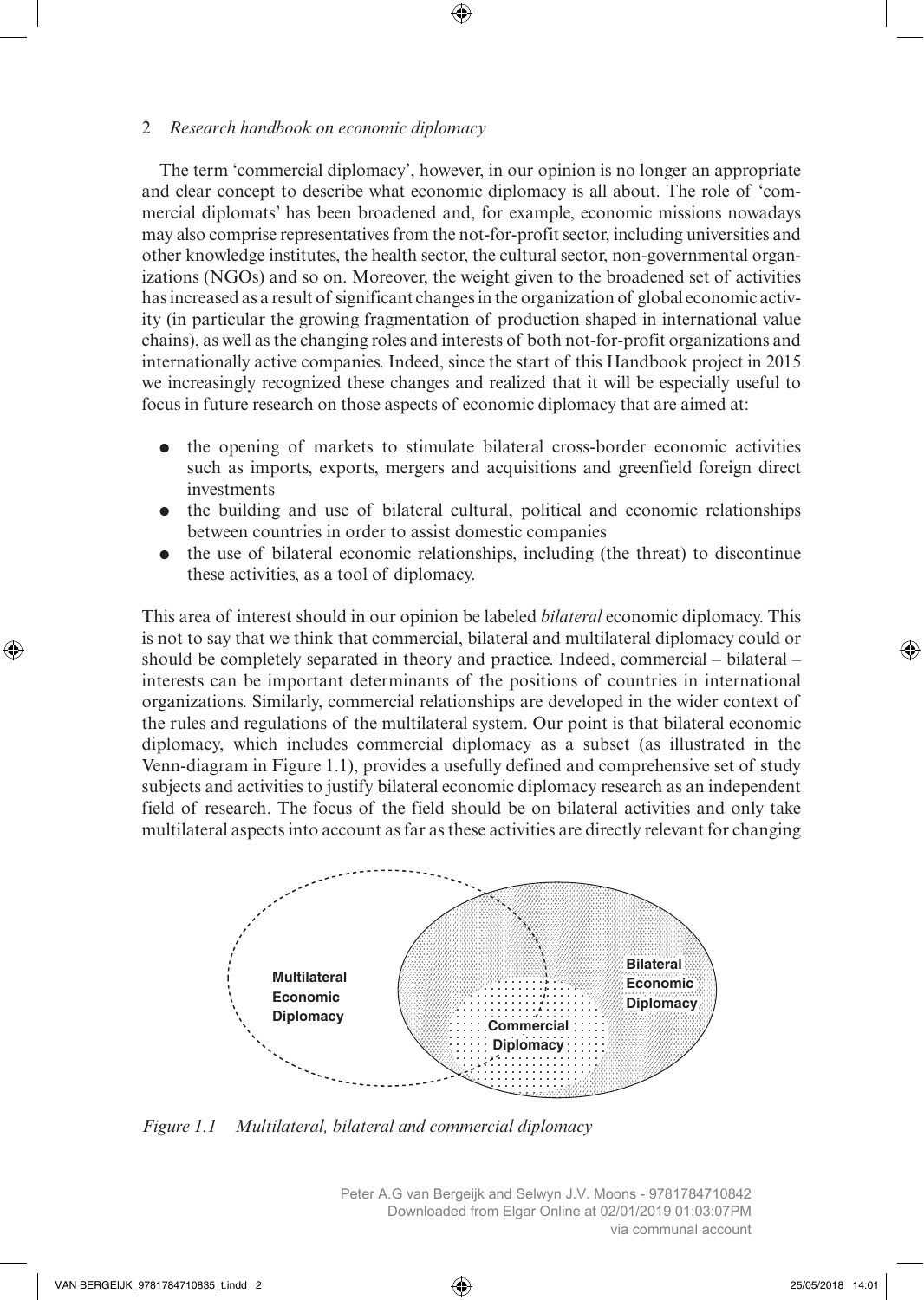

*Figure 1.2 Non-multilateral economic diplomacy*

| Table 1.1 |  | Positive and negative economic diplomacy |  |
|-----------|--|------------------------------------------|--|
|-----------|--|------------------------------------------|--|

| Positive<br><i>interaction</i>        | State visits, Export<br>promotion,<br>Development<br>cooperation | Establishing/<br>upgrading diplomatic<br>representation                             | Signing of Treaties, regional<br>economic integration, membership<br>of international organizations |
|---------------------------------------|------------------------------------------------------------------|-------------------------------------------------------------------------------------|-----------------------------------------------------------------------------------------------------|
| <i>Negative</i><br><i>interaction</i> | Boycott, Embargo,<br>Financial sanctions                         | (temporary) closing<br>of embassies and<br>consulates; withdrawal<br>of Ambassadors | Exits, non-adherence to rules,<br>regulations and/or obligations,<br>multilateral sanctions         |
|                                       | Bilateral economic<br>diplomatic exchange                        | Bilateral economic<br>diplomacy infrastructure                                      | Multilateral economic diplomatic<br>events and structures                                           |

or sustaining bilateral relationships (as is the case in many of the international economics papers dealing with economic diplomacy).

While we find this categorization of economic diplomacy useful, we have, however, not shared the definition with the contributors and allowed each of them to start from and develop their own perspective. Some authors propose an even narrower approach to the field and focus on specific economic diplomacy activities. Volker Nitsch in Chapter 6 of this Handbook*,* for example, argues that the study of the impact of state visits should be limited to bilateral meetings only and he therefore excludes multilateral summits and meetings regarding international organizations. In terms of the area and topics covered this delineation amounts to a substantial reduction (Figure 1.2).

Typically, the analysis in the literature has focused on positive interaction (Table 1.1). This is clear for the field of international economics that has covered economic integration (ranging from free trade areas to monetary union) and the resulting trade diversion and trade creation as one of its main topics (note that additional benefits may accrue typically not covered by the mainstream approach if, as argued by Sylvanus Kwaku Afesorgbor in Chapter 20, economic integration creates a peace dividend). Also, the literature on commercial diplomacy has focused on ways to stimulate exports and bilateral investment: state visits and other trade missions, the role of (economic) diplomatic staff and structures and the role of trade promotion institutions (e.g., Harding and Javorcik 2012; Ferguson and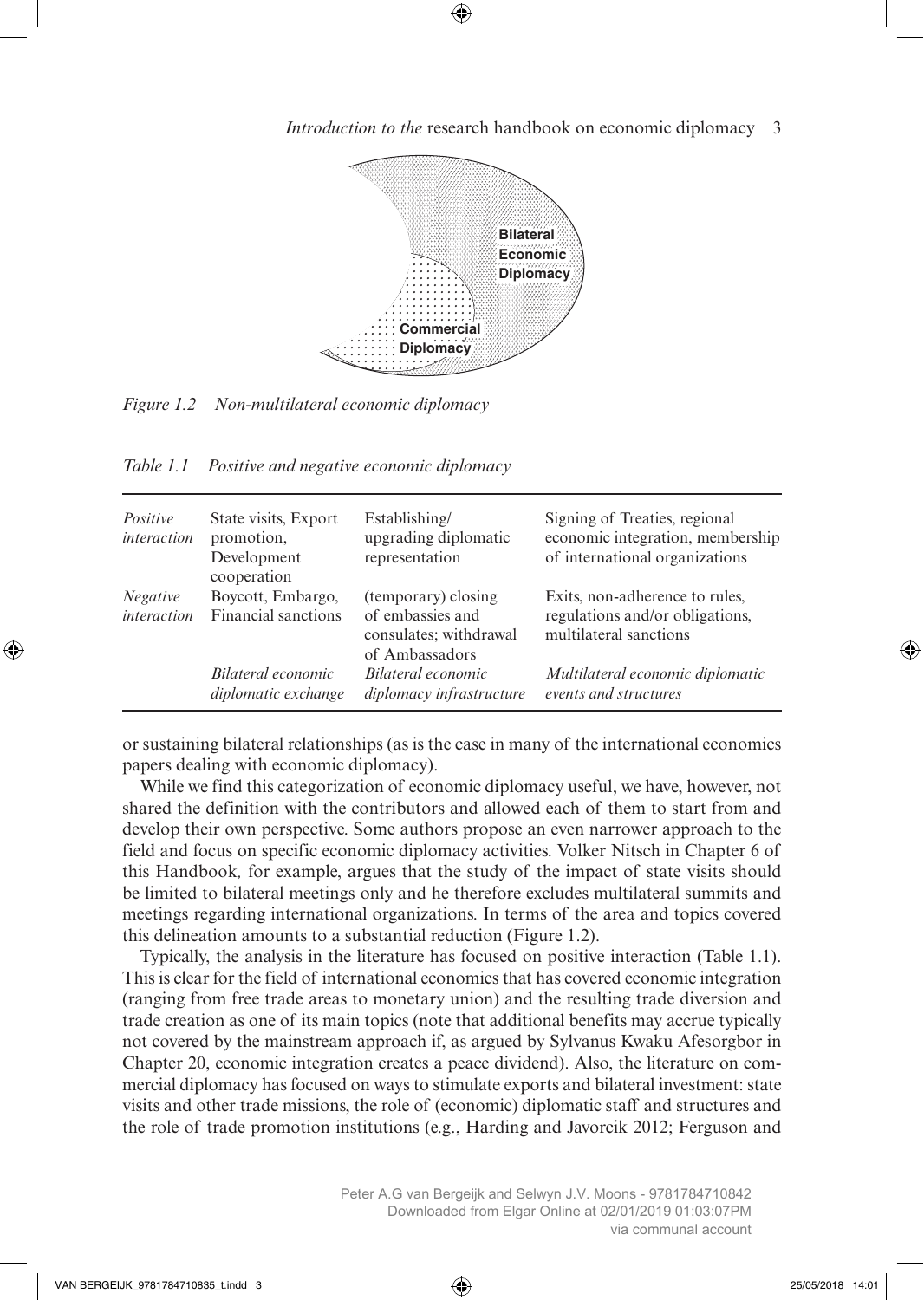Forslid 2014). Finally, the broader literature on bilateral economic diplomacy has tended to focus on trade-enhancing activities (e.g., Casey 2015; Gil-Pareja et al. 2015).

This focus on positive interaction may be problematic from a policy perspective in view of current developments that reshape the future importance of the constituent parts of economic diplomacy (see Section 1.5 below). From a scientific perspective, ignoring 'natural experiments' of negative interaction is bad practice because this limits the number of available observations and because reactions and adjustments to positive and negative interaction are not symmetrical (van Marrewijk and van Bergeijk 1990, 1993; Dizaji and van Bergeijk 2013; di Malo and Valente 2013). In order to strengthen our understanding of the impact of negative interaction this Handbook explicitly deals with negative interaction, such as economic sanctions and (armed) conflicts in Part III. 2

# 1.1 THE EMERGENCE OF THE CONCEPT OF ECONOMIC DIPLOMACY

Economic diplomacy is clearly a modern concept that only got a convincing foothold in the scientific literature during the last decade. The significant use of 'economic diplomacy' as a concept and/or terminology started after the turn of the Millennium as illustrated in Figure 1.3; whereas the concept was hardly ever used in the 1960s to 1980s, since 2010 almost a thousand scientific references per year engage with 'economic diplomacy'.



*Note:* Reported number of hits for 'economic diplomacy' and ('economic diplomacy' + 'developing countries').

*Source:* Google Scholar (accessed January 2017).

### *Figure 1.3 Number of scientific references addressing economic diplomacy (annual averages 1950–2016)*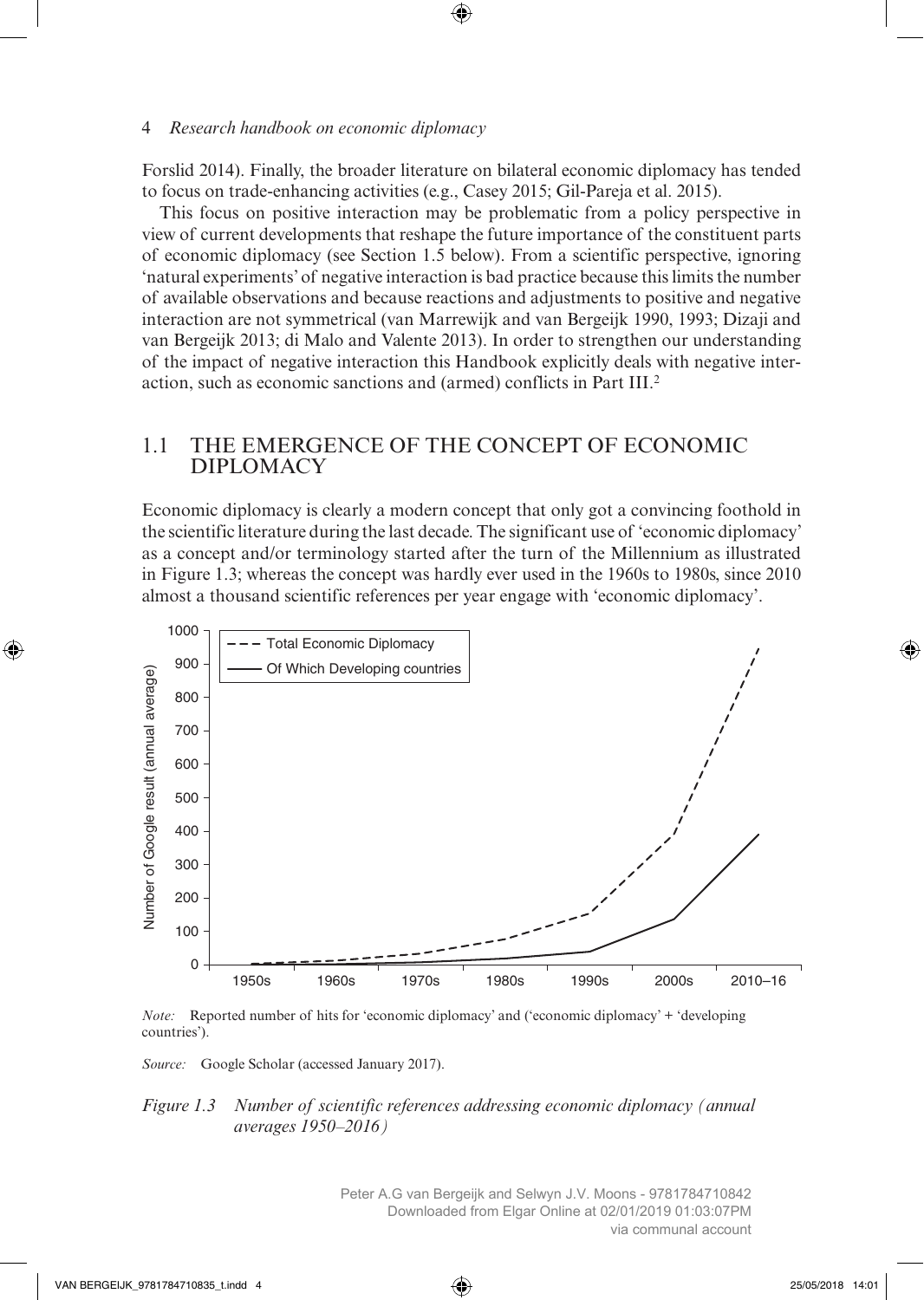

*Source:* Moons (2012, 2017) and the material collected for Chapters 4 and 5 of this Handbook.

*Figure 1.4 Development of the number of qualitative and quantitative studies on economic diplomacy 1986–2015*

Figure 1.4 confirms this trend based on reviews of the literature and research syntheses such as the meta-analysis in Chapter 4 by Selwyn Moons and the structured review of qualitative case studies in Chapter 5 by Renata Cavalera Muniz.<sup>3</sup> The use of qualitative case studies to investigate economic diplomacy is also a relatively recent phenomenon. Figure 1.4 summarizes, extends and updates their findings,<sup>4</sup> illustrating how economic diplomacy is becoming a significant field in the multidisciplinary field. Moreover, the field already has a dedicated peer-reviewed academic journal, the *International Journal of Diplomacy and Economy* (its editor Gorazd Justinek is one of our contributors). This Handbook further illustrates the fertility of the research agenda regarding economic diplomacy and its impact on foreign trade and investment. It is relevant to note that the research agendas are developed by scholars with different academic backgrounds including Accounting, Business Economics, Conflict Studies, Development Studies, International Economics, International Relations, Management Science, Peace Science, Political Science and Public Finance. This illustrates again that the research agenda for economic diplomacy in essence is multidisciplinary.

# 1.2 DRIVERS OF (STUDIES ON) ECONOMIC DIPLOMACY

It is no coincidence that the growth in studies that engage with economic diplomacy takes off around the turn of the Millennium. The growth in the volume of studies is enabled by the greater availability of (firm-level) data and new econometric impact evaluation techniques (as pointed out by Marcio Cruz, Daniel Lederman and Loretta Zoratto in Chapter 7 of this Handbook), as well as better methodologies (Volpe Martincus et al. 2010). The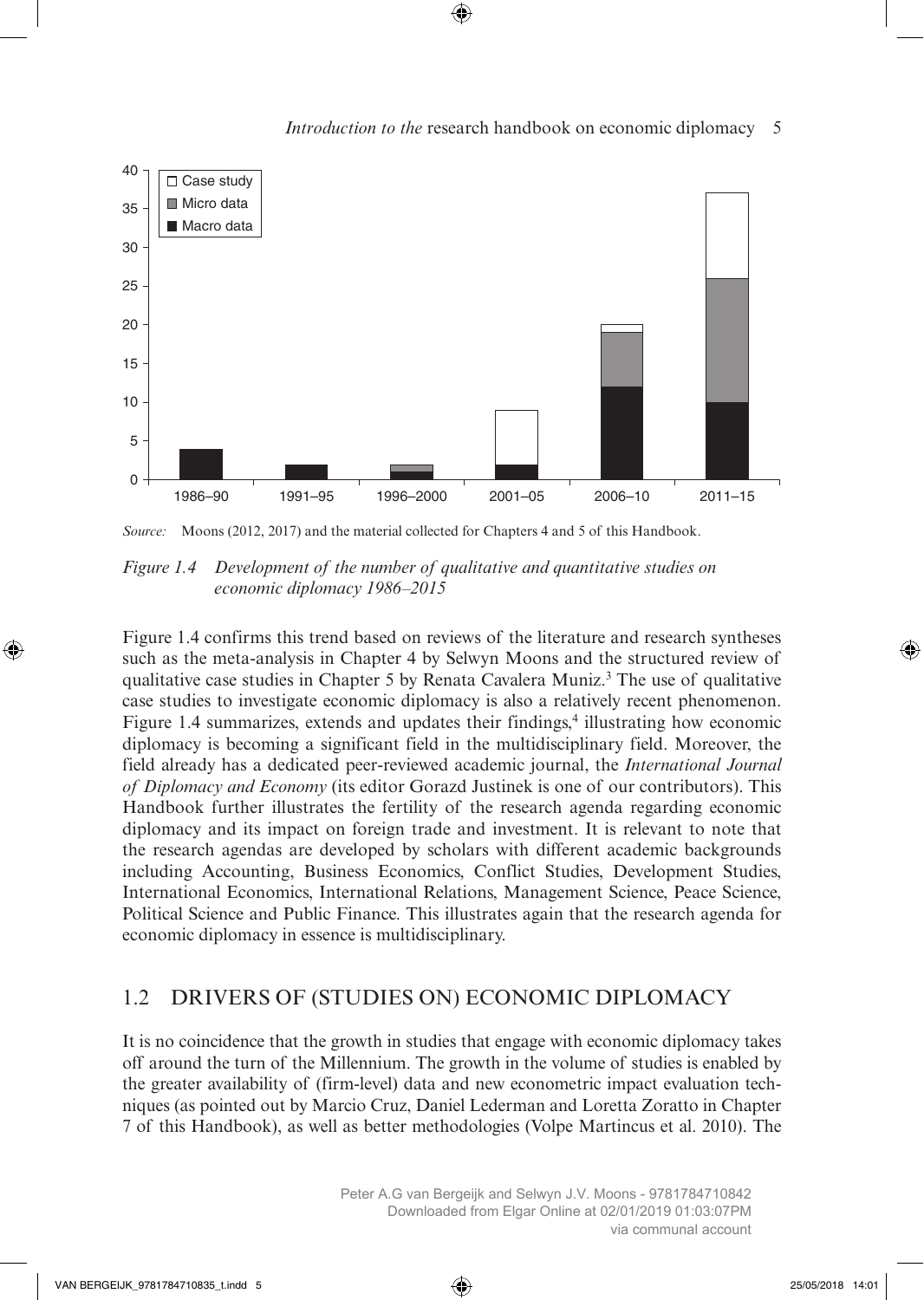take-off reflects the growth of economic diplomacy activities and the number of specialized economic diplomacy institutions. For example, Cruz, Lederman and Zoratto (Chapter 7 of this Handbook) point out that two-thirds of the world's Export Promotion Agencies (EPAs) were created in the late 1990s. This is the period where a sharp increase in globalization becomes a determining trend due to two crucial factors. Firstly, the integration of former communist countries into the world economy boosts openness (measured by the trade to gross domestic product (GDP) ratio) globally by some 2–3 percentage points (van Bergeijk and Oldersma 1990; van Bergeijk 2015) implying a growing weight of international activities in world-wide consumption and production.<sup>5</sup> Secondly, the Global South, in particular due to the rise of China, captures an important share of global trade (international value chains) and investment flows (Murshed et al. 2011; UNCTAD 2013). In addition to these game changers, Gorazd Justinek (Chapter 2 of this Handbook*)* points out the importance of the financial and economic crisis that started in 2008 and the impact of new communication technologies. Globalization has extended the networks of all actors that accordingly are more vulnerable with regard to behavior and changes in other jurisdictions. Even actors with geographically limited direct networks and activities (so remaining in the purely domestic or national realms) are increasingly linked across borders through upstream or downstream activities in their formal and informal networks and through the internationalization of the activities of other nearby actors. The increasing importance of activities that go beyond borders (i.e., beyond the geographic location of the State) has substantial implications for the State as its stakeholders are fragmented across jurisdictions. Traditionally, the State had to deal only with its own citizens as they constitute the franchise, but, due to the cross-border linkages, non-state actors in other jurisdictions can influence the State and its interactions with other States and thus need further reconsideration (Bayne and Woolcock 2003). Importantly, technological progress (the internet and further improvements in transportation) reduced the economic costs of trading with distant countries and increased the opportunity for services trade. Economic distance seemed to decay. At the same time, however, trade models continued to find that their measures of physical distance mattered (and actually started to matter more than in the mid 1990s) (Disdier and Head 2008). How to reconcile this puzzle? Typically, trade economists discovered that other forms of distance (cultural, political, historical) had taken over the trade-reducing role of economic distance, that is, the costs of transportation (van Bergeijk and Brakman 2010). Partly this reflected the fact that these factors had always been present but hidden under the veil of the economic distance. With reduced economic distance these factors became apparent. However, trade in new or non-traditional goods and with 'new' trading partners has increasingly been recognized as an important driver of international trade (Kehoe and Ruhl 2013). Here two issues are relevant. Firstly, the development of new trading networks (trading where previously no trade was registered – this reflects growth along the extensive margin and involves new market, product, country combinations), including logistics, finance and trade-related digital communication or trade-replacing innovation, for example, related to 3D printing. Secondly, the emergence of non-OECD countries as major international trade and investment partners in the world trade and investment system. Developing countries have specific problems, in particular, low and lower middle income countries, in terms of growth of new products and new markets as they develop (Cadot et al. 2011; Kishan S. Rana, Chapter 19 of this Handbook). Here economic diplomacy related to product quality (standards, trust; see Chapter 3 by van Gorp), country image and access to international markets is elementary.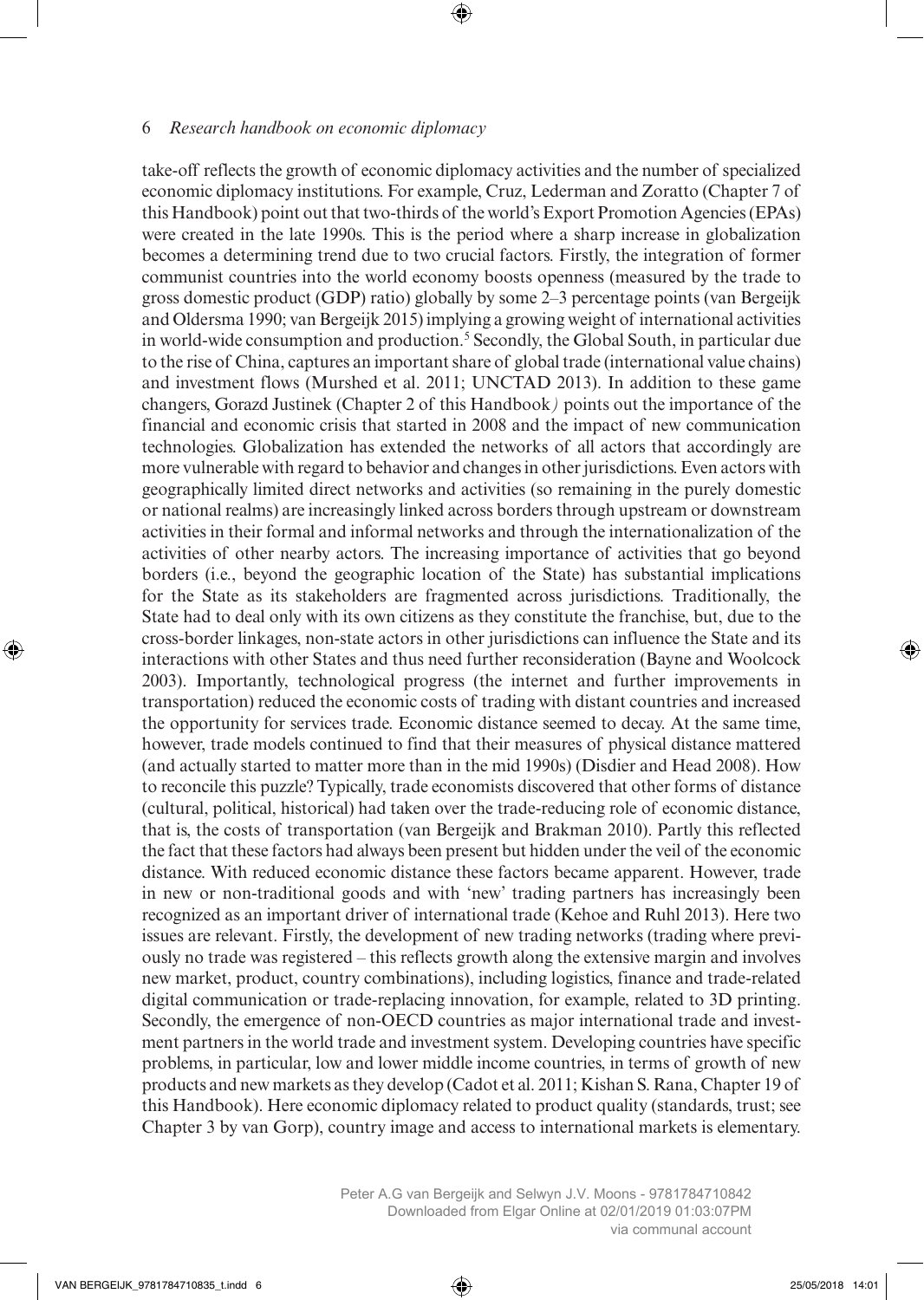It has been argued that four phases exist in the way developing countries progress in their handling of economic diplomacy (Bayne and Woolcock 2016; see also Chapter 19 by Kishan S. Rana in this Handbook): economic salesmanship, economic networking/advocacy, image building and regulatory management. Rather than phases of development these aspects may represent dimensions of the economic diplomacy space that countries try to expand simultaneously. For example, a good country image probably is a necessary condition for salesmanship (see Chapter 9 by Prahastuti Maharani in this Handbook).

The new and emerging players in the global production networks participated in the multilateral trade system but their markets remained quite distinct from OECD markets because of cultural, historical and institutional reasons (Möhlmann et al. 2010; Fensore et al. 2017; Moons 2017). Since such invisible barriers to trade obviously are not covered by the rules and regulations of the World Trade Organization, bridging this gap and enabling trade with developing economies and emerging markets became a major task for economic diplomats. Government involvement is, for example, a *sine qua non* in many former state economies, especially in Asia where the presence of a civil servant is necessary to signal that government approves of the economic activity (see, e.g., Chapter 18 of this Handbook by Andreas Fuchs). The firm needs 'a' diplomat to signal his government's blessing. The activities of diplomats in the network of bilateral relationships serve more purposes. We can see four issues that need to be addressed:

- **Cultural and institutional factors** may make it necessary for national governments to get involved in international transactions (van Bergeijk 1996). This is especially the case now that former communist countries account for an increasing share of world trade.
- **State enterprises** may be the counterpart of a company operating in the international markets. This creates the necessity for entrepreneurs to seek cooperation with their national governments in order to equalize the power balance and to improve the playing field (see Chapter 12 of this Handbook by Arjan Lejour who points out that the larger the role of the government in the trade partner's economy the more important could the government's economic diplomatic support be for its exporting firms).
- **(Political) uncertainty** about international transactions must often be removed or reduced. Government involvement may signal that a transaction will not raise political resistance. As the differences between transaction partners grow so does the uncertainty associated with the exchange (van Bergeijk 1994, 2009; Guiso et al. 2009; Kraus et al. 2015; Yu et al. 2015). Some transactions will suffer more from uncertainty than others due to characteristics of the traded product or the sector in which investment takes place (Guiso et al. 2009; Lankhuizen et al. 2015). Typically, transactions in more complex products and politically sensitive sectors are most vulnerable for a lack of trust between transaction partners because these transactions demand more interaction and trust. Chapter 11 by Moons and de Boer confirms the importance of economic diplomacy for transactions in more complex products.
- The **information** needed for international transactions sometimes requires involvement of government officials because it will only be shared in long-run relationships between non-commercial parties (see Chapter 10 by Compernolle and Vancauteren on the use of information by exporting firms).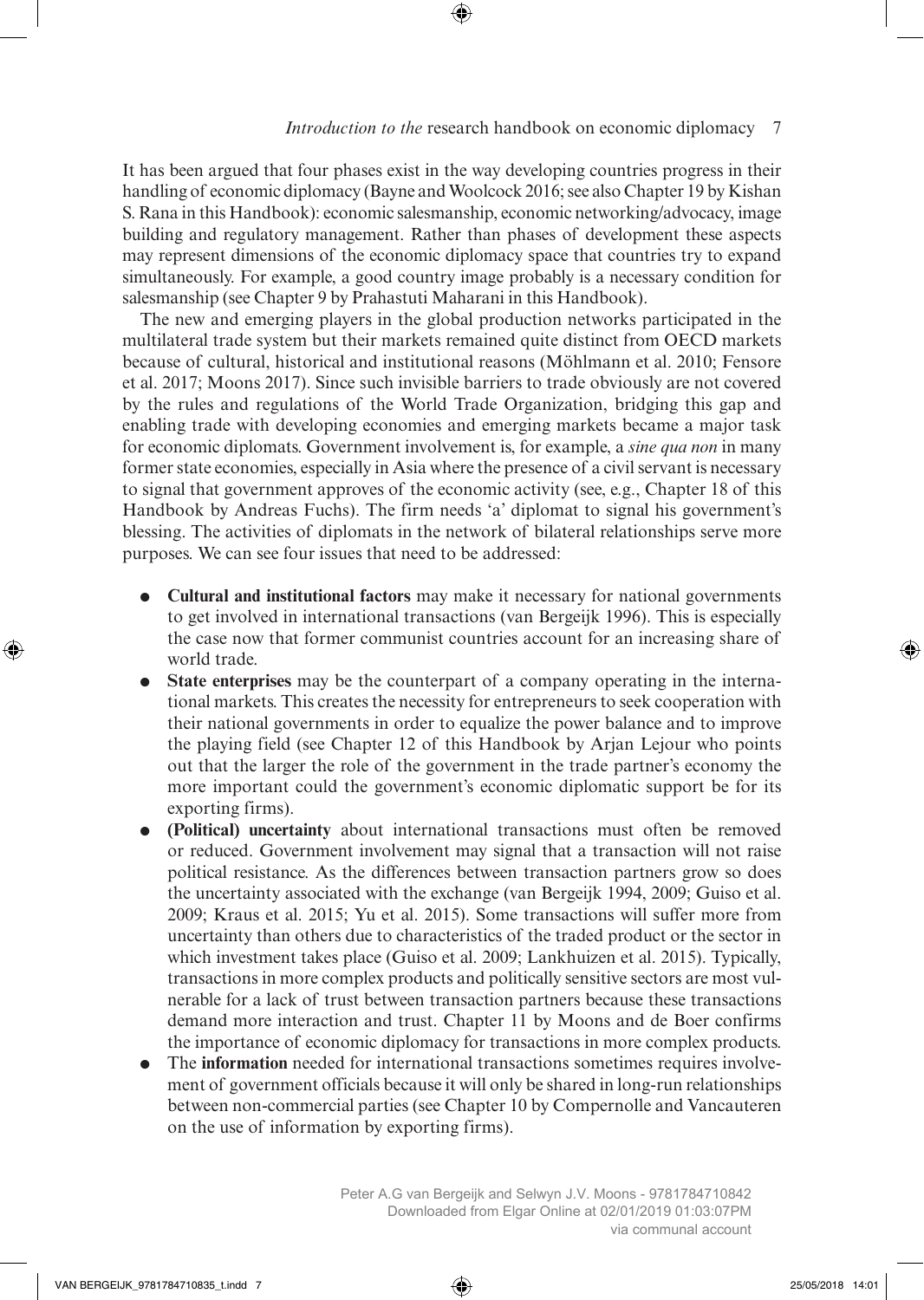### 8 *Research handbook on economic diplomacy*

The new (or perhaps: stronger) wave of globalization broadened the informal and formal networks of all actors (i.e., States, private – multinational – firms, NGOs and households). Paradoxically, this acceleration of the speed and intensity of globalization has made all actors both more influential *and* more vulnerable in this respect (van Bergeijk 2009, 2011). Consumer demand derives from several jurisdictions and consumers can and do use their wallet in addition to and sometimes rather than the ballot (or as Andrew Rose puts this in Chapter 15 of this Handbook: the public desires to purchase more/fewer goods from countries seen to be a force for good/evil). A business firm sells in many markets so that its consumer base no longer reflects the frontiers of States. Rather than relying on the State's diplomacy firms themselves engage in diplomatic activities (see Chapter 3 by Desirée van Gorp in this Handbook).

# 1.3 WHAT HAVE WE LEARNED?

The literature of the 1980s and 1990s dealt with the impact of the 'diplomatic climate' using aggregated events-based indicators and was thus dealing with the broad question of whether diplomacy matters for international trade and investment flows. This focus meant that researchers analysed both positive and negative diplomatic interactions (the latter including such events as suspension or termination of representation and embargoes and boycotts). The recent literature has tended to focus on specific positive 'economic diplomacy' interactions such as the existing network of representations (Rose 2007; Volpe Martincus et al. 2010) and agencies (Lederman et al. 2010; see also Chapter 7 of this Handbook), 'new' representations (Afman and Maurel 2010) and state visits (Nitsch 2007; Casey 2015; see also Chapter 6 of this Handbook). Moreover, this relationship was made much more explicit and resulted in significant data collection efforts for state visits, the diplomatic network (embassies and consulates) and the commercial diplomatic grid including agencies for the promotion of exports and foreign direct investments. Indeed, an important aspect of the field is its commitment to data collection generating unique datasets (Table 1.2 provides an overview of new data collections reported in this Handbook).

Data collection is important in any field, but in the case of economic diplomacy data availability is often hampered by secrecy also because information is a crucial component of competitiveness. In Chapter 8 (p.113) of this Handbook Olivier Naray observes: 'It is important to note that diplomatic services were found to be generally sceptical about survey requests other than within their own headquarters, due to confidential contents of diplomatic activities. The researcher visited several selected embassies personally in Switzerland and convinced them to participate in the survey.' An alternative manner to collect data is during policy evaluations (Chapter 10 in this Handbook by Compernolle and Vancauteren is an example). Data collection is especially important in developing countries and emerging markets where trade negotiation capacity is being built up; the collection should be focused on national needs and priorities as pointed out in Chapter 19 in this Handbook by Kishan S. Rana. Indeed, no data means: no rational evidence-based economic diplomacy and trade policy. An important issue pointed out by Moons in Chapter 4 (see also Moons 2017) is that reporting standards in academic publications are not homogeneous across disciplines. In order to enable research synthesis, for example,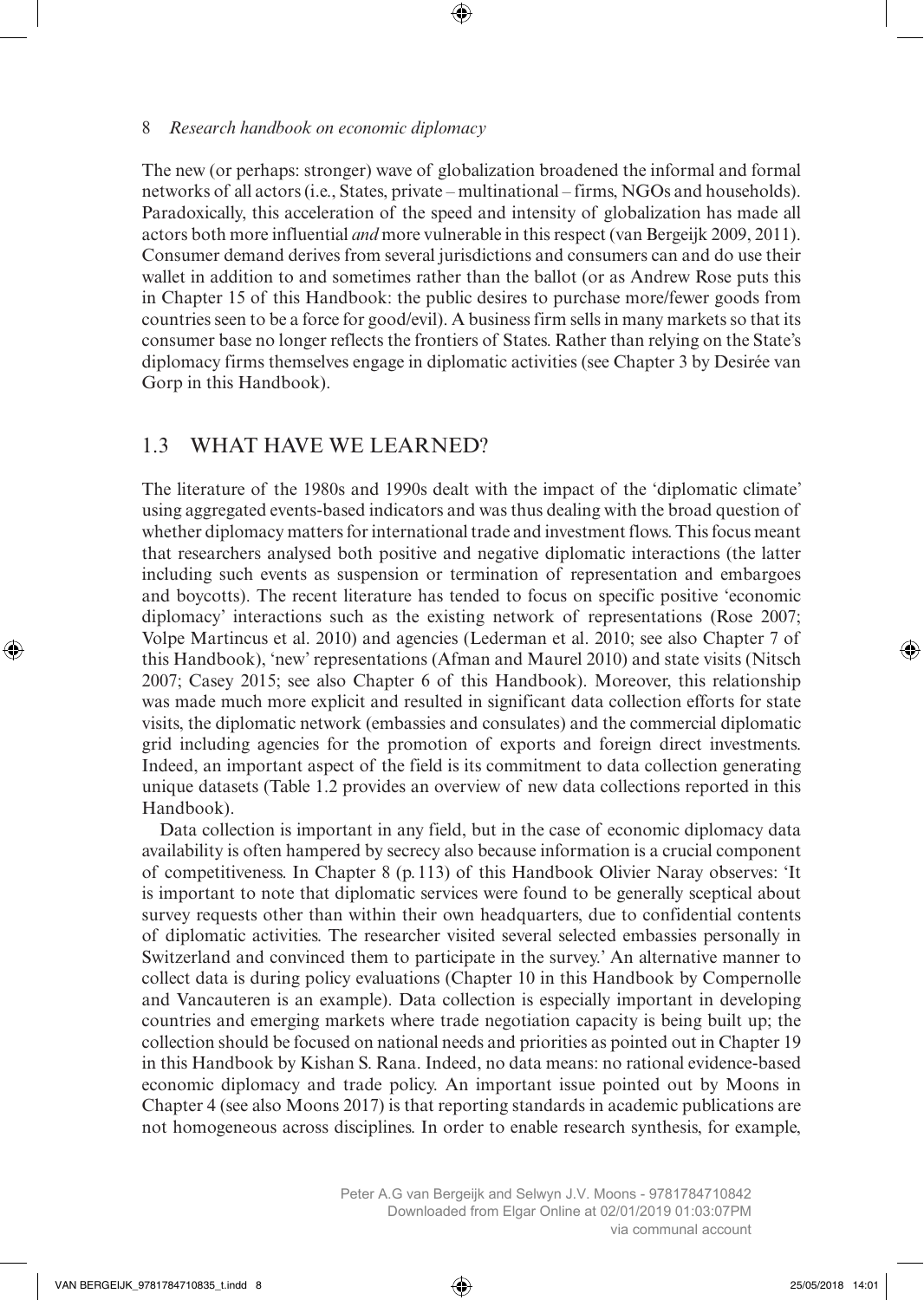| Chapter | Short description of main variables                        | Coverage                                                                         |
|---------|------------------------------------------------------------|----------------------------------------------------------------------------------|
| 4       | Primary study characteristics and<br>estimates             | 32 studies, 963 estimates                                                        |
|         | Case study characteristics                                 | 19 studies, 25 cases                                                             |
|         | Characteristics of EPAs                                    | 96 EPAs in 2010                                                                  |
| 8       | Tasks and time allocation commercial<br>diplomats          | 6 home and 39 host countries of 145<br>diplomats                                 |
| 9       | Indonesian Trade Attachés and EPAs                         | 30 countries, 23 diplomats, 19 EPAs                                              |
| 10      | Dutch economic diplomacy in Latin<br>America               | 420 missions and diplomats in 13 Latin<br>American countries (use of 2638 firms) |
| 13      | Costs of economic diplomacy, national<br>promotion systems | Italy, UK, France, Germany                                                       |

*Table 1.2 Overview of newly developed datasets on economic diplomacy by chapter*

by means of a meta-analysis standard parameters such as the number of observations, coefficients and *t*-statistics (or standard errors) are extremely important. A related issue is that datasets should be made public in order to allow for replication.

### **1.3.1 Instruments of Bilateral Economic Diplomacy**

The new empirical literature thus disaggregated the diplomatic climate and deepened our understanding of the components or tools of bilateral economic diplomacy. At the level of specific tools, important differences have occurred in research design. Rose (2007), for example, focused on the impact of embassies; later studies replicating Rose's study with other datasets also included consulates and their economic diplomacy indicator(s) either as an aggregate indicator (Yakop and van Bergeijk 2011) or with a separate indicator reflecting different levels of representation (Moons 2017). An important issue has been to distinguish the impact of the different instruments, for example, by distinguishing between economic diplomatic representation, on the one hand, and export promotion agencies, on the other hand (van Veenstra et al.  $2011$ ) – or between embassies and trade missions (Creusen and Lejour 2013). This enabled research to investigate whether specific instruments are complements or substitutes enabling understanding of whether synergy or crowding out occurs.

The contributions to this Handbook in combination cover a great many instruments and indicators (Table 1.3). It may be useful in future studies to group these instruments along the lines developed by Vergara Caffarelli and Veronese in Chapter 13 of this Handbook. They define a narrow perimeter which excludes the activities of the responsible ministry and excludes embassies, consulates and the domestic activities of the responsible ministry (so: the diplomatic network) so that only the commercial diplomatic activities are included and the wide perimeter that includes all activities at home and abroad linked to the economic diplomacy function (including, e.g., innovation; see Omelyanenko 2017). Different groupings are of course possible and future analysis may enable a cluster approach or principal components analysis.

At the current stage, however, the differentiation enables us to establish robustness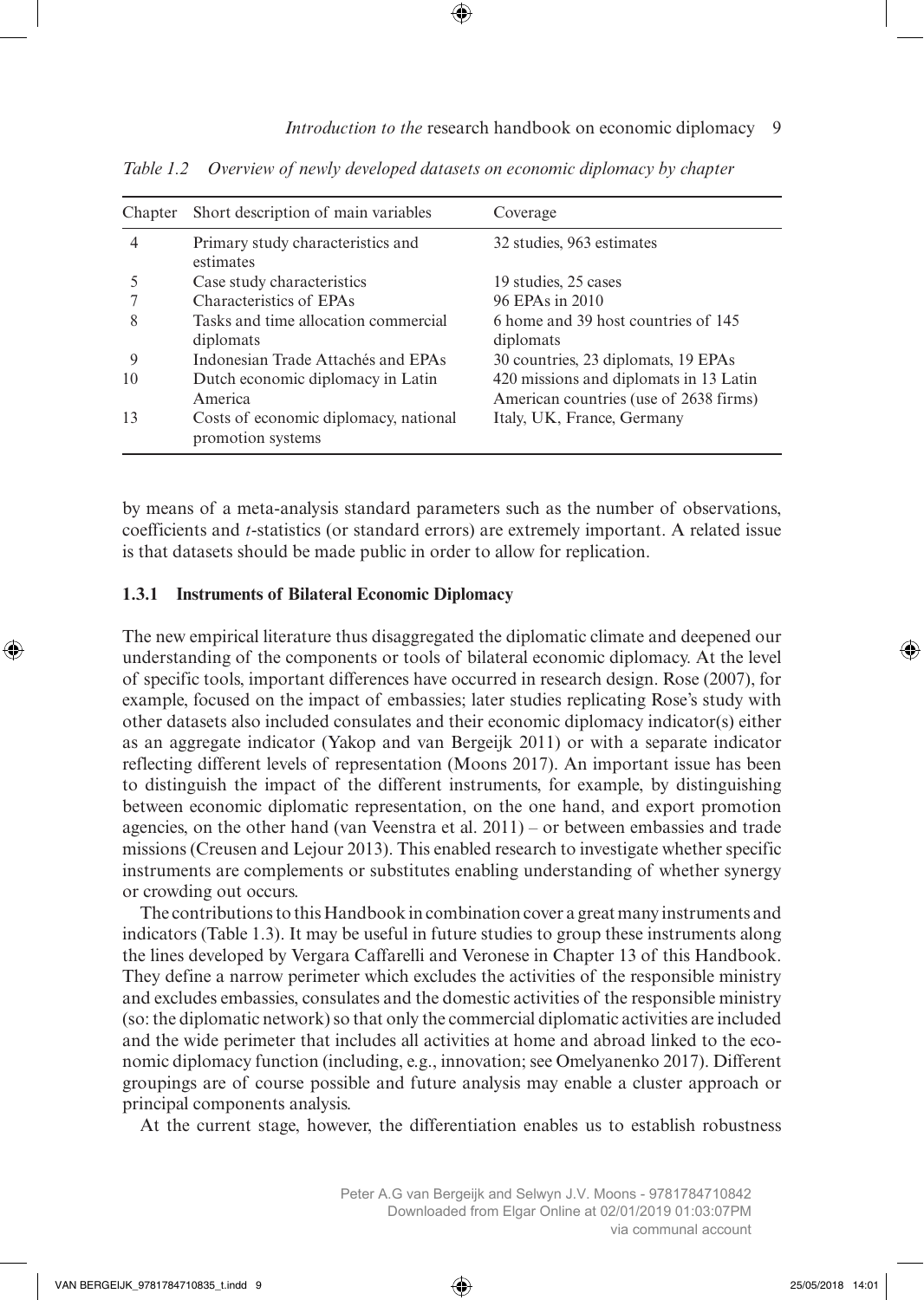### 10 *Research handbook on economic diplomacy*

| Instrument                                                                 | Chapter(s)        |
|----------------------------------------------------------------------------|-------------------|
| Diplomatic climate (general, soft power)                                   | 4, 15, 18         |
| Diplomatic representation (aggregate measure, level)                       | 4, 20, 21         |
| Embassies (Ambassadors, Chargés d'affaires)                                | 4, 10, 11, 12, 21 |
| Consulates                                                                 | 4, 10, 11, 12     |
| Trade Attachés (Commercial diplomats)                                      | 8, 9, 21          |
| Export promotion agency home country                                       | 4,7               |
| National promotion system                                                  | 13, 19            |
| Export promotion/support agency/office abroad (trade posts) presence/level | 4, 9, 10, 12      |
| Investment promotion agency home country                                   | 4                 |
| Digital diplomacy including social media                                   | 2, 3              |
| State visits                                                               | 4, 6, 18          |
| Trade mission (government-led)                                             | 4, 10, 12, 14, 18 |
| Other missions (no government involvement but subsidized)                  | 10                |
| <b>Sanctions</b>                                                           | 15, 17            |
| Public expenditure (budget)                                                | 7, 13, 14, 19     |
| Development aid                                                            | 22                |

*Table 1.3 Instruments of economic diplomacy by chapter*

of the major stylized fact of the literature – namely: diplomacy significantly matters for international trade and investment either as a barrier or as a bridge – in three ways.<sup>6</sup> Firstly, a broader set of (often more specific) instruments has been investigated with similar results. Compernolle and Vancauteren (Chapter 10 of this Handbook), for example, study the impact of the actual manpower allocated to bilateral economic diplomacy in embassies. Secondly, research that simultaneously deals with combinations of instruments occasionally finds that a specific instrument becomes insignificant at the same time that other economic diplomacy indicators remain significant. Embassies, for example, become statistically insignificant in Maharani's gravity model for Indonesian economic diplomacy, but at the same time she shows the impact and synergy of Trade Attachés and trade promotion offices abroad (Chapter 9 of this Handbook). Thirdly, findings of studies using alternative measures such as the correlates of war data on diplomatic representation replicate earlier used indicators (e.g., Afesorgbor in Chapter 20 of this Handbook). It is in this respect also interesting to see how Andrew Rose (one of the seminal contributors to the new economic diplomacy literature) in Chapter 15 of this Handbook*,* so to say, squares the circle and includes both negative diplomatic instruments (sanctions) and 'soft power' in his analysis. Rose argues that 'soft power affects exports because it reflects a public desire to purchase more/fewer goods from countries seen to be a force for good/evil' (pp. 241–2). His finding of a significant impact of BBC/WorldScan events data confirms the findings of the 1980s and 1990s (Pollins 1989a, 1989b; van Bergeijk 1992, 1994): the aggregate diplomatic climate matters for cross-border economic activities.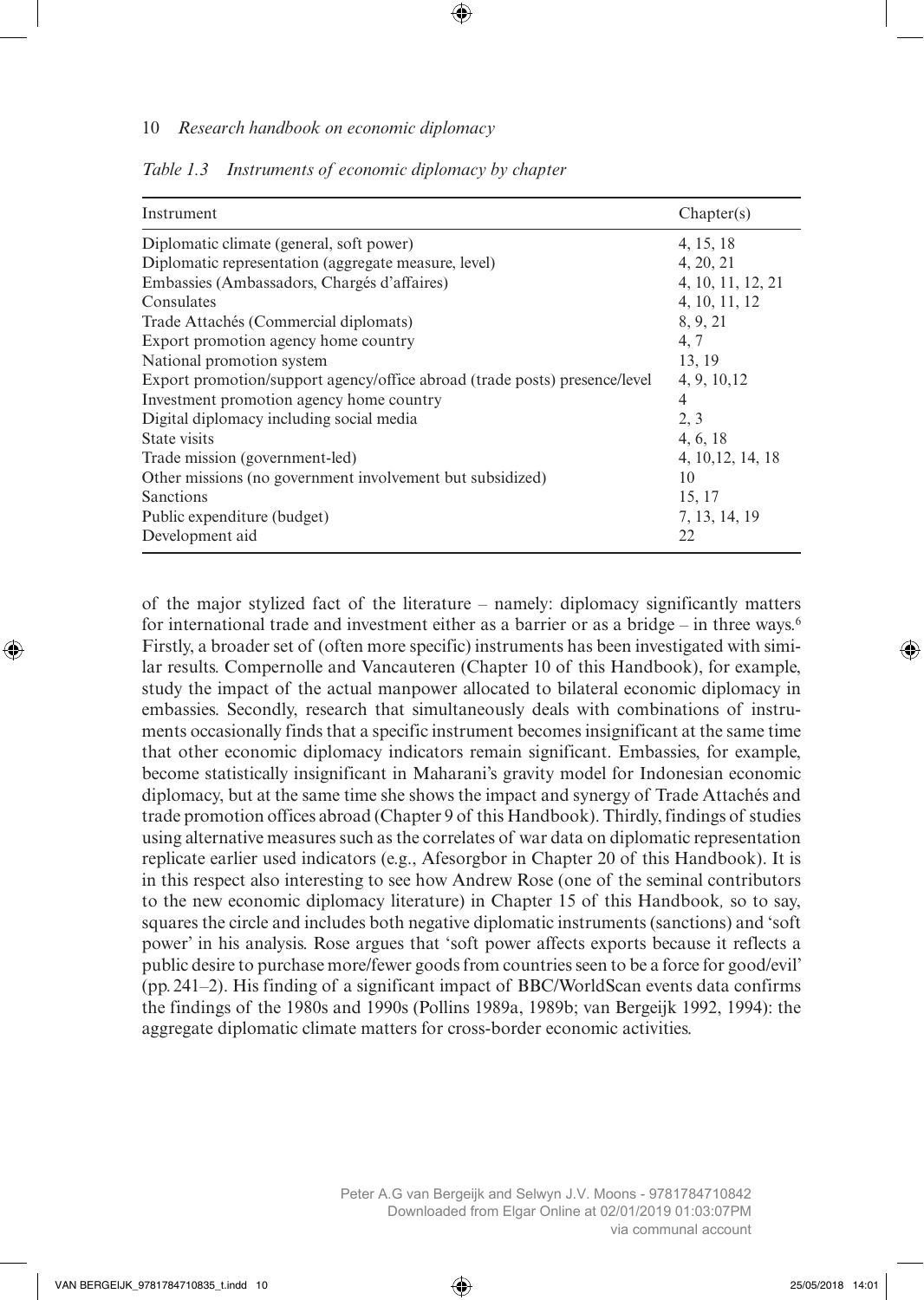### **1.3.2 Heterogeneity of Economic Diplomacy**

Evaluating the literature and suggesting a research agenda for the field, van Bergeijk (2009) identified the large (and often growing) extent of heterogeneity that existed under the veil of the averages and estimated coefficients that have been reported in the literature on international economic relationships. Typically, the literature finds different levels of significance and occasionally even different signs of the estimated coefficients for the OECD countries, for the emerging markets and/or for the developing countries. One reason for these differences is the heterogeneity due to globalization. The extent of heterogeneity in the world economic system has increased and while globalization has recently slowed down country and firm heterogeneity will probably continue to increase in the foreseeable future (van Bergeijk and van Marrewijk 2013; Alonso et al. 2014). Indeed, heterogeneity implies many substantive empirical, methodological and theoretical research questions that will continue to be on the agenda regarding economic and commercial diplomacy. Other potential sources for heterogeneity include different approaches to training regarding economic diplomacy, training (facilities) and research capacity, as pointed out by Kishan S. Rana in Chapter 19 of this Handbook.

### **Heterogeneous countries and policies**

A key stylized fact in the literature is that the impact of economic diplomacy instruments depends on country-specific choices regarding the modes of implementation. State visits and trade missions, for example, may be targeted to specific projects or key sectors and consist of a small group of dedicated firms and officials or may be more general in aim and consist of a large, heterogeneous group. This may also be the case in investment promotion (Harding and Javorcik 2012). Also, the geography and frequency of (re)visits and the level of the involved officials is a choice parameter for individual countries. Regarding development cooperation some countries, in particular in Scandinavia, focus on the least developed and most vulnerable countries while other countries link development cooperation to national economic interests.

Table 1.4 reports two factors behind the heterogeneity of impact of yet another instrument, namely, diplomatic representation: (a) efficiency of geographic focus (being there where the contribution of economic diplomacy towards export market growth is most significant) and (b) efficiency of the economic diplomatic representation (so taking the geographic focus of countries as exogenous – the latter is tested by means of a slope dummy in addition to the shift dummy that is typically used to estimate the impact of economic diplomatic representation in gravity models).7 In the top-right we find countries that have an efficient economic service, but they could benefit more if these efforts were aimed at other economies.8 In the bottom-left we find countries that aim their economic diplomacy at the right markets, but could gain in efficiency, for example. In the bottom-right we find Iran, Norway, Uganda and Venezuela that are unfocused and inefficient (note that in the case of Norway inefficiency simply may represent a stronger focus of other non-commercial interests). Interestingly, the top-left corner of focused and efficient economic diplomatic representations contains many developing countries and emerging markets that outperform many OECD countries (including the G7 countries) in terms of both focus and efficiency. In terms of efficiency, the BRIICS (Brazil, Russia, India, Indonesia, China, South Africa) with the exception of India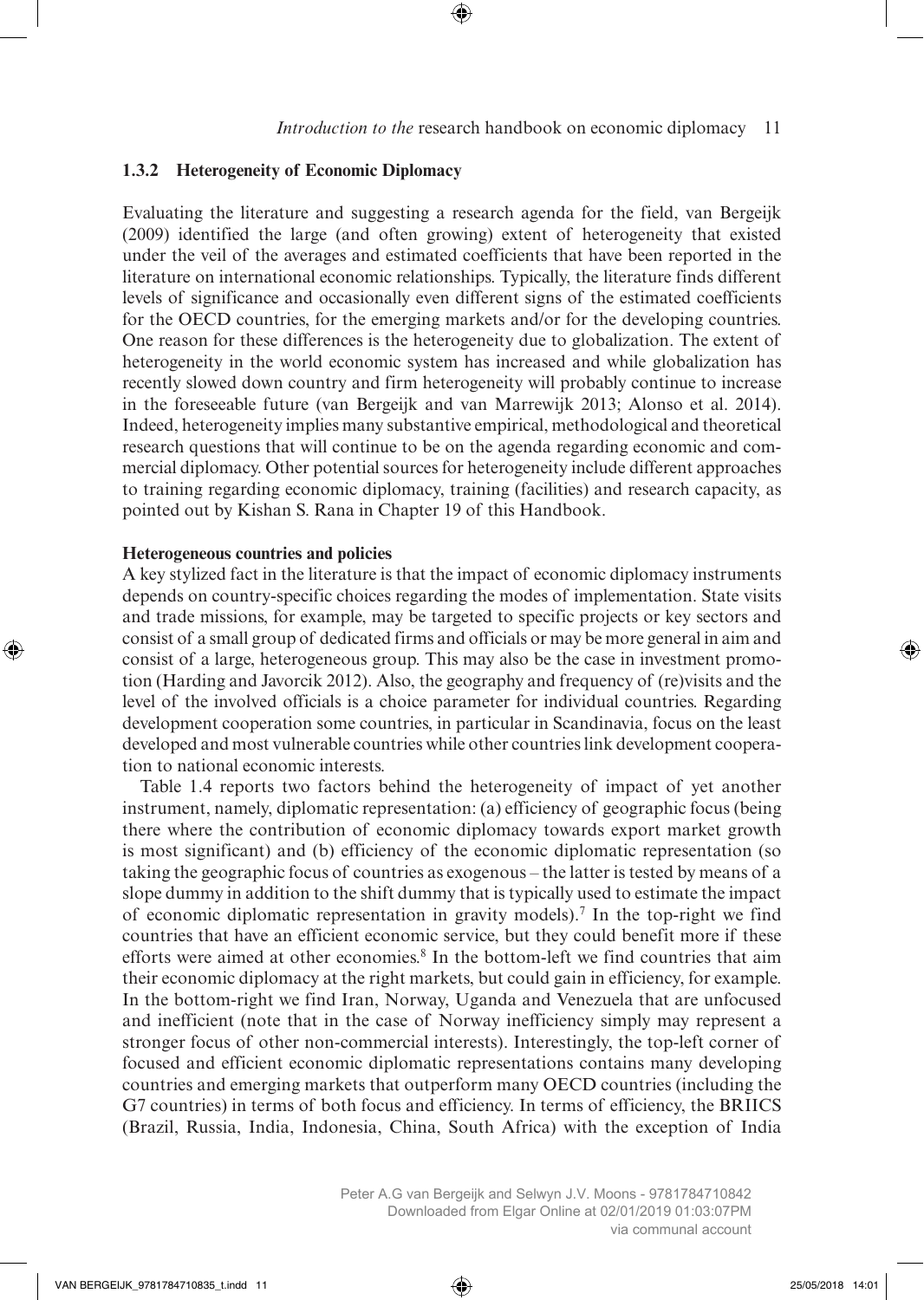|                       | Right focus; right economies                                                                                | Unfocused                                        |  |
|-----------------------|-------------------------------------------------------------------------------------------------------------|--------------------------------------------------|--|
| Efficient<br>economic | Argentina, Austria, Belarus, Belgium, Bulgaria,<br><i>China</i> , Czech Republic, <b>Ecuador</b> , Finland, | Australia, <i>Brazil</i> , Chile,<br>South Korea |  |
| diplomacy             | <i>Indonesia</i> , Ireland, Israel, Kenya,                                                                  |                                                  |  |
|                       | Malaysia, Netherlands, New Zealand, Pakistan,                                                               |                                                  |  |
|                       | Peru, Philippines, Russia, Saudi Arabia,                                                                    |                                                  |  |
|                       | Singapore, South Africa, Sweden, Thailand,                                                                  |                                                  |  |
|                       | Ukraine, Uruguay, Vietnam                                                                                   |                                                  |  |
| Inefficient           | Algeria, Bangladesh, Canada                                                                                 | Iran, Norway, Uganda,                            |  |
| economic              | Denmark, Dominican Republic, Egypt, France,                                                                 | <b>Venezuela</b>                                 |  |
| diplomacy             | Germany, Greece, Hungary, India, Italy, Japan,                                                              |                                                  |  |
|                       | Kuwait, Mexico, Morocco, Nigeria, Poland,                                                                   |                                                  |  |
|                       | Portugal, Romania, Spain, Sudan, Switzerland,                                                               |                                                  |  |
|                       | Tunisia, Turkey, UK, US                                                                                     |                                                  |  |

*Table 1.4 Focus and efficiency of economic diplomacy (2005)*

*Note:* Developing countries in bold (BRIICS in italics).

*Source:* Based on van Bergeijk et al. (2011).

outperform the G7 countries although this may be related to the fact that country image is probably better for the G7 countries so that the contribution of G7 Ambassadors is *ceteris paribus* smaller than for their colleagues working for BRIICS countries as the potential to build country image is vast. Country heterogeneity is a challenge because, as pointed out by Cruz, Lederman and Zoratto in Chapter 7, p. 114), 'the learning from a specific country should be taken cautiously, but definitely provides lessons to other countries'. By implication, research synthesis aimed at generalizable conclusions and specific conditions is important for the field of bilateral economic diplomacy research. In addition to the differences between countries, of course differences in the efficiency of the tools of the same country are important. A cost-benefit study that aims at estimating the net present discounted value of four economic diplomacy instruments missions for the Netherlands (van den Berg et al. 2008) shows different and sometimes negative outcomes for considered instruments (Chapter 14 of this Handbook provides an update regarding the costs and benefits of trade missions, one of the four originally investigated economic diplomacy instruments). Both between and within heterogeneity are important issues for which more research needs to be done in order to inform evidence-based policies.<sup>9</sup>

### **Heterogeneous development levels**

Initially, the analysis of economic diplomacy studied the impact of diplomacy assuming that the effect would be independent of the level of development of the respective trade partners, hiding significant heterogeneity. Yakop and van Bergeijk (2011) showed the importance of distinguishing between OECD markets and developing countries. Indeed, embassies and consulates can reduce intangible, but real, barriers to trade (such as a lack of trust, cultural differences or lacking or weak legal frameworks and insufficient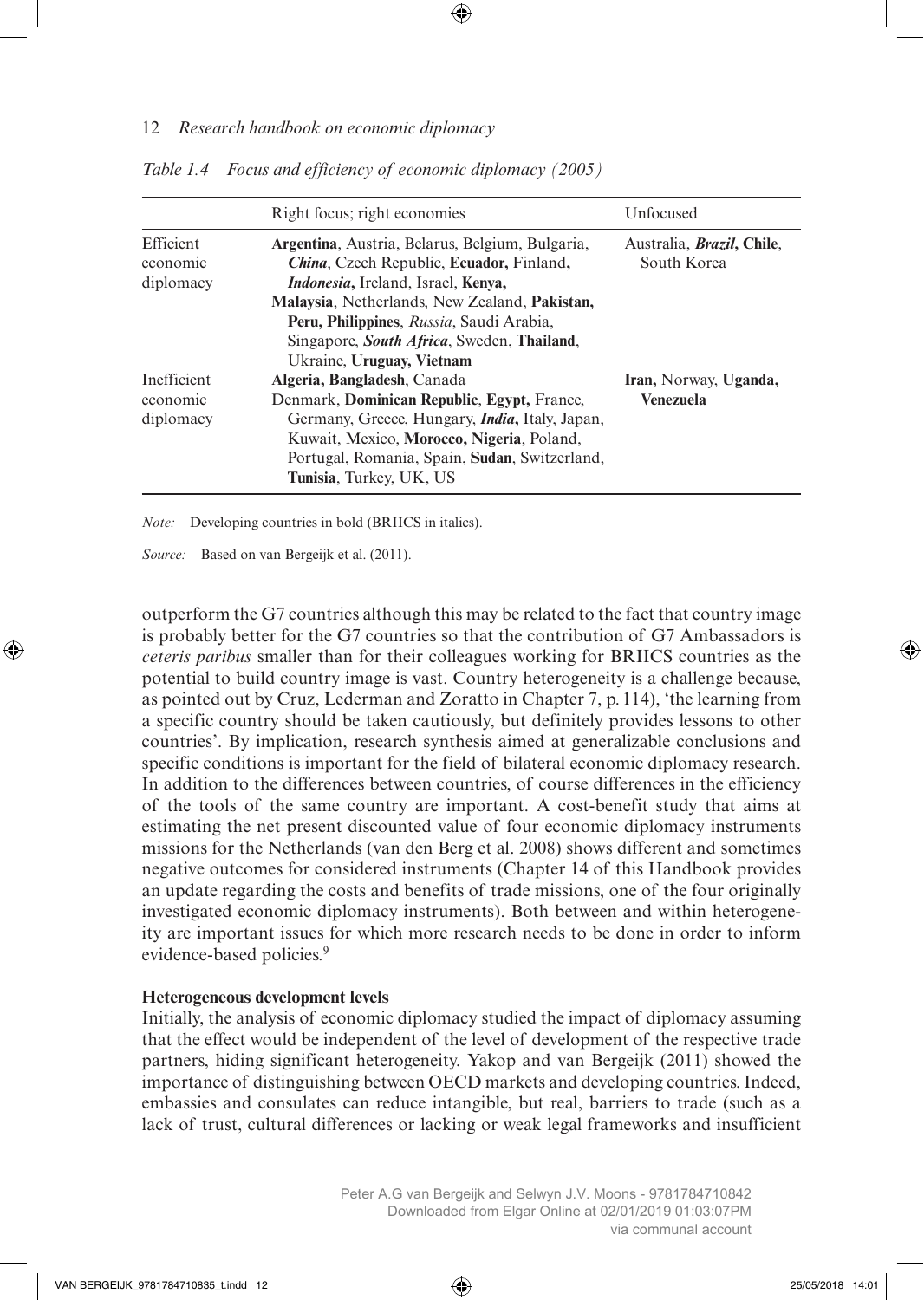accountability and stability). This export facilitation is a significant trade-enhancing factor in South-South trade, in trade between developed and developing countries (and vice versa) but not within the group of higher income countries.10 This could reflect that markets in the developing countries tend to be more incomplete, implying that market failures may be more of a problem in these countries. It could also reflect the difficulty that developing countries face in connecting to global value chains. Products produced in developing countries are generally perceived as being of lower quality than the produce of their peer in high income countries (Rauch 1999). Transactions from developing countries thus face a reputational disadvantage. Typically, economic diplomacy can be useful in this context in order to establish good political relationships that breed trust and facilitate mutually beneficial trade and investment. Van Veenstra et al. (2011) and Hayakawa et al. (2014) find that export promotion agencies do not add much value in OECD countries but appear to be effective in developing countries (this study analyses export promotion agencies in conjunction with embassies and consulates). These macro findings are also supported by firm-level data (Creusen and Lejour 2013; see also Chapter 12 in this Handbook). In the Global North the recognition of the more significant impact of economic diplomacy in the trade between developed and developing countries leads to an integration of trade policy and development cooperation into one ministry and sometimes even under the leadership of one minister as is the case in Denmark, Ireland and the Netherlands (Moons 2015, 2017). Such organizational changes are infrequent events in a field that is characterized by organizational hysteresis and normative institutional sclerosis. An example is the Italian National Promotion System discussed by Filippo Vergara Caffarelli and Giovanni Veronese in Chapter 13 of this Handbook: 'the policy orientation . . . did not stem from an organic project, but rather is the result of normative interventions, not always appropriately coordinated with the pre-existing system' (p. 204). The level of development is nowadays an important strategic variable in the design and intensity of economic diplomatic interaction (France is an example, see Lapeyronie, Maurel and Meunier in Chapter 21). This move towards integration of trade policy and development cooperation implies that policy makers increasingly combine insights from development studies and international economics in their strategies. Development cooperation and international trade and investment policies are seen as building blocks for economic diplomacy.

#### **Heterogeneous firms**

Under the macroeconomic averages a lot of heterogeneity is hidden. In addition to the export decisions that are studied by the mainstream international economics literature, we note the heterogeneity that is observed in the use of economic diplomacy by firms. Compernolle and Vancauteren (Chapter 10 of this Handbook) distinguish four groups of firms using two dimensions (use/non-use of economic diplomacy *versus* export/nonexport). Interestingly, in their sample half the firms that participate in trade missions do not (start to) export while only about 10 percent of exporting firms in their sample uses economic diplomacy. They also provide an important innovation by linking economic diplomacy use directly to the firm whereas other studies use market-specific indicators of economic diplomacy (see also van den Berg 2014 who uses propensity score matching to investigate the export performance of participants to a particular government program to comparable not supported competitors that are at a similar stage of export market entry).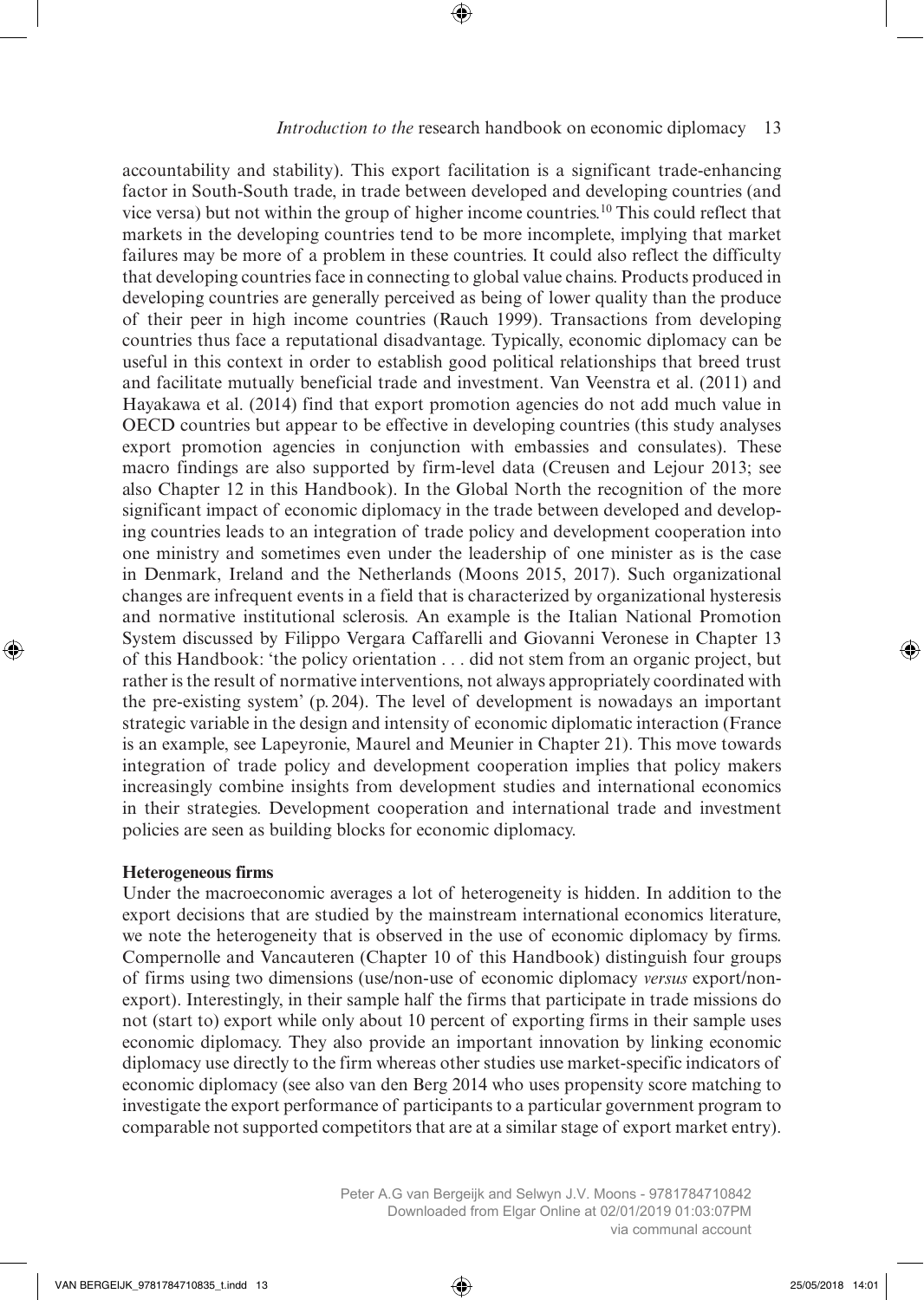Identifying specific firm-market combinations with and without direct government support also enables research into spill-overs from treated to non-treated firms.

The availability of microeconomic firm-level datasets that could be used to link trade performance and economic diplomacy support for individual firms enabled a robustness test on the macroeconomic findings. The seminal paper by Volpe Martincus and Carballo (2008) distinguishes between the impact of economic diplomacy for the extensive margin (trading to new destinations and/or trading other kinds of products) and the intensive margin (trading more already exported kinds of products to existing locations).11 Micro data research confirms (a) the importance and significance of economic diplomacy; (b) the importance of the level of development (results for OECD countries and developing countries differ (see Chapter 12 by LeJour; Gil-Pareja et al. 2015); and (c) the heterogeneous impact of economic diplomacy instruments.

Micro data research, moreover, has also been important because it provides tests on theoretical premises (such as market failures) that underpin the rationale for economic diplomacy and because it enables one to uncover spill-over effects from economic diplomacy instruments to non-treated firms.

### **1.3.3 Causality**

One important issue in this literature is the potential endogeneity in the geographical allocation of the instruments of economic diplomacy. Is trade and investment intensive because of diplomatic activities or are diplomatic activities directed to markets that grow fast?

It is by now customary to apply either an instrumented variables approach (see Chapters 6, 10, 11 and 12), appropriately lagged economic diplomacy variables (Selmier and Oh 2013), first differencing (see Chapter 20) or separated estimation of time-varying and time-invariant elements of the empirical model (see Chapter 21) in order to deal with reverse causality (Figure 1.5). Typically, these corrections for potential endogeneity do not reduce the significance of the impact of economic diplomacy. Unlike the related field of quantitative international relations that addresses the conflict-trade relationship, Granger causality studies so far have not been produced for economic diplomacy so that a direct test is not available and something that we expect to be covered in future research. This Handbook*,* however, offers several new strategies that help to reduce the relevance of the



*Figure 1.5 Reversed causality versus causality*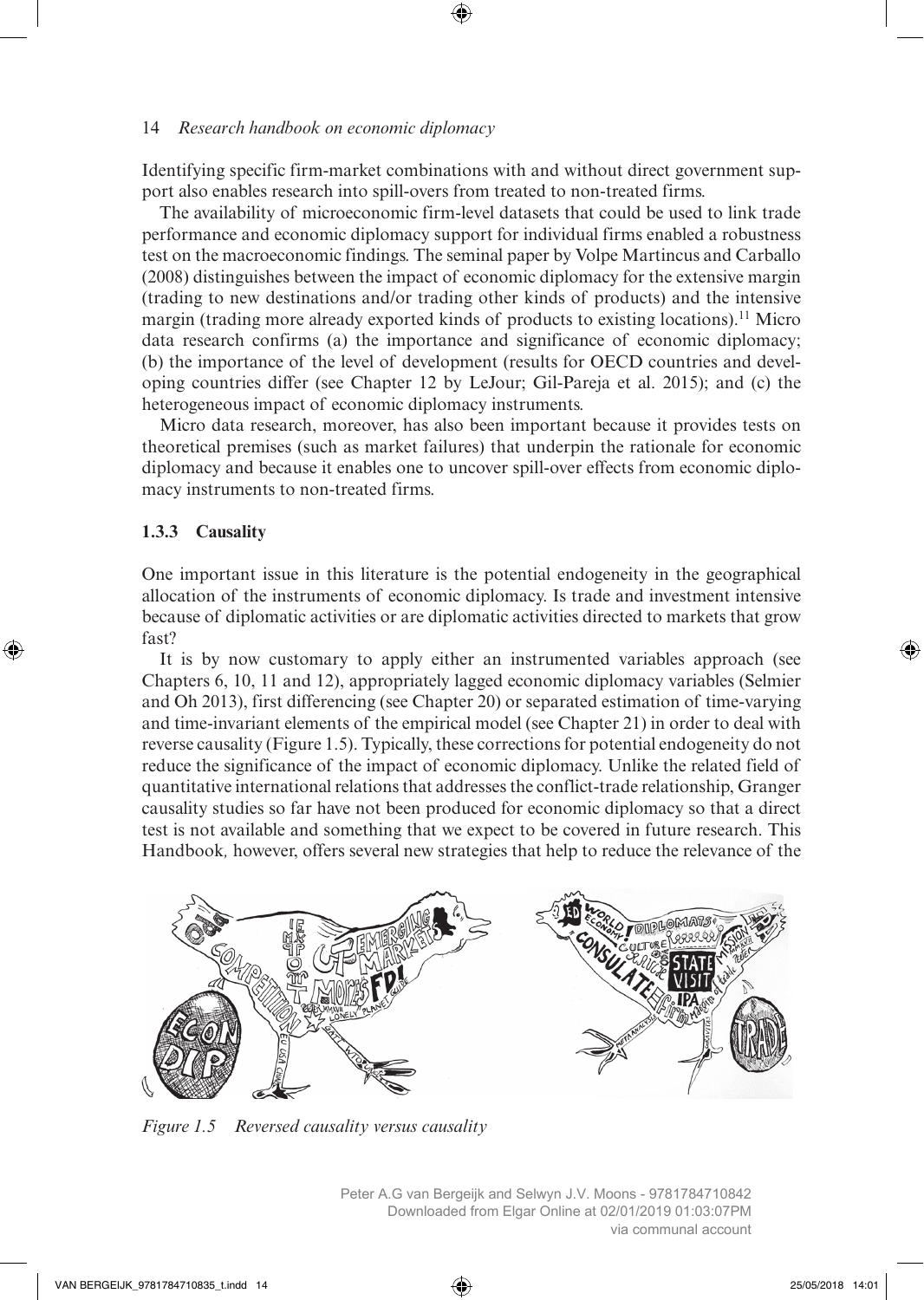endogeneity issue by means of the research design. The meta-analysis in Chapter 4 of this Handbook shows that papers that correct for endogeneity are not structurally associated with less significant results. Moons and de Boer (Chapter 11) decompose international trade by complexity using the Rauch (1999) classification and Lapeyronie, Maurel and Meunier (Chapter 21) decompose trade by primary, intermediate and final goods. Disaggregating trade data is a powerful research strategy because economic diplomacy may correlate with the level of total trade but is much less likely to do so with trade in a specific product (category) (see also Ciuriak 2014). Maharani (Chapter 9) uses a beforeafter analysis of variation due to the opening and closure of diplomatic representations (Figure 1.6). This is a promising strategy in view of the turbulence in representation that is a so far unnoted characteristic of economic diplomacy.



*Figure 1.6 Openings and closings of embassies by origin and destination between 2006 and 2013*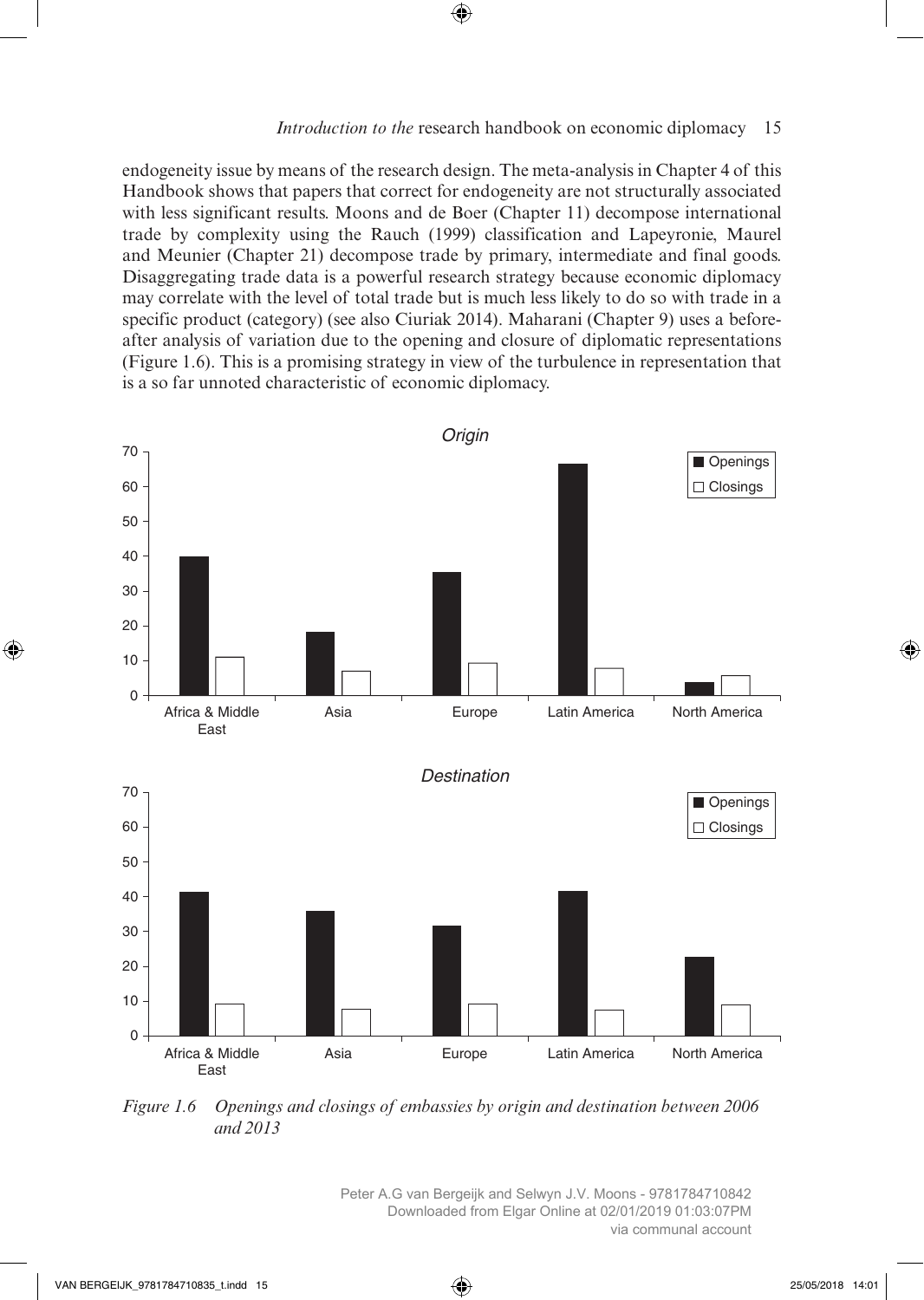### 16 *Research handbook on economic diplomacy*

Not all economic diplomatic activities, however, can be expected to yield beneficial results and some restraint is necessary because firms will always demand more of un(der)priced public services and also because diplomats may want to show that they are involved in economic activities in order to further their diplomatic career. To facilitate decision making on the use of scarce resources Figure 1.7 develops a decision tree. We start at the top level of the decision tree. The first question relates to the country characteristics of the trade partners. At the second level the focus is on the product characteristics. We do not expect a substantial role for economic diplomacy regarding homogeneous goods that are sold via arm-length transactions. In contrast, economic diplomacy may have a role to play for complex goods. Examples are dual use goods that require decisions in terms of export permits and infrastructural works that are commissioned by governments so that economic diplomats by necessity have to be involved in both countries. At the third level we find specific (interpretations of) foreign regulations that discourage trade and investment. And ultimately there may be cases where the interests of national companies are violated by foreign governments. But if neither of these issues is on the table, economic diplomacy cannot be expected to be welfare enhancing because there is no underlying market distortion that could justify government interaction. An alternative use of the decision tree is that it can help to clarify when economic diplomacy sometimes works better. Moons and de Boer in Chapter 11 report that economic diplomacy works less well for homogeneous goods; indeed, when dealing with more complex goods where trust and information asymmetries are important factors economic diplomacy would also be indicated by Figure 1.7.



*Source:* Based on van Bergeijk (2012).

*Figure 1.7 Decision tree for economic diplomacy*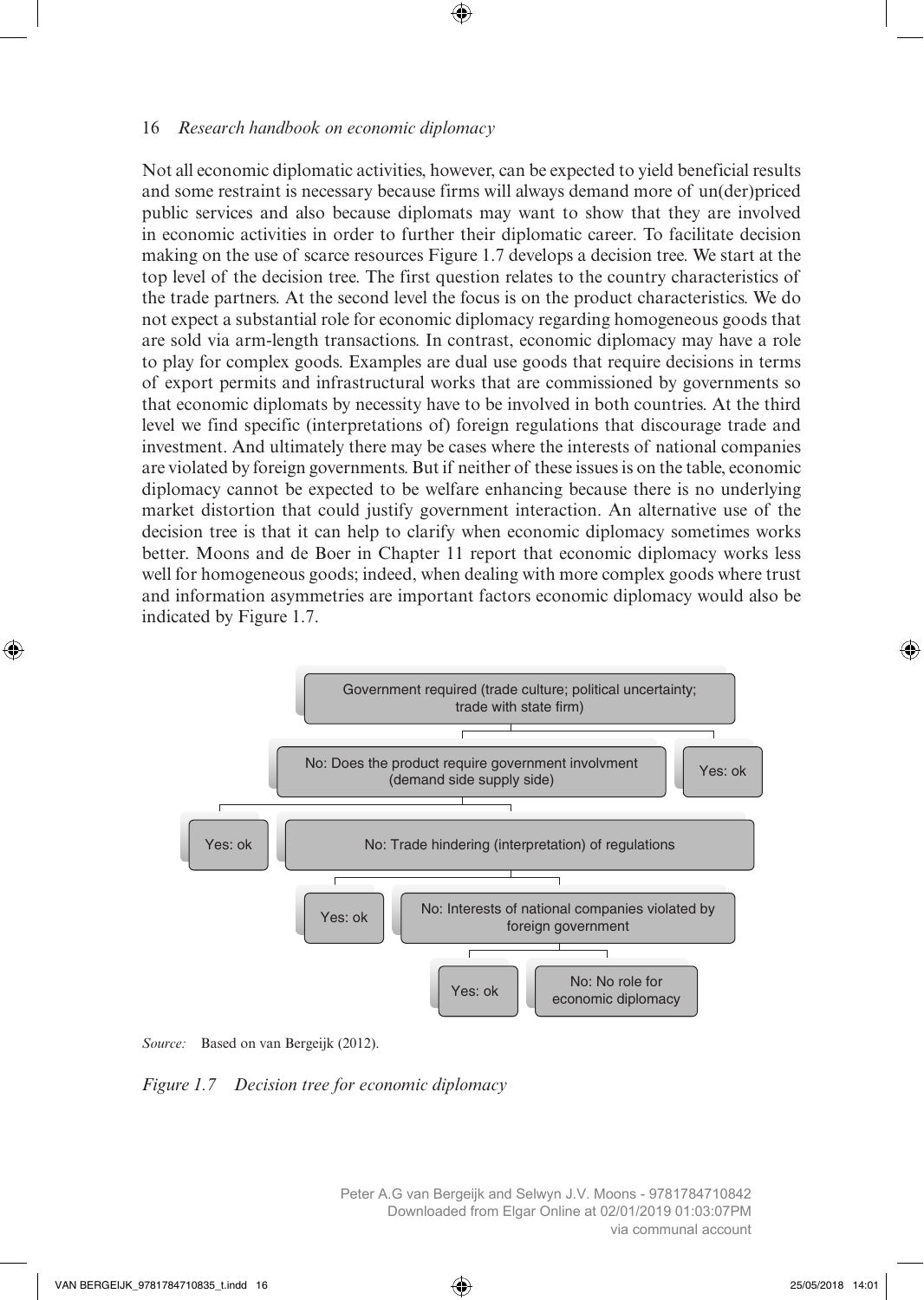# 1.4 ORGANIZATION OF THE HANDBOOK AND INTRODUCTION TO THE CHAPTERS<sup>12</sup>

This Handbook starts with a general context consisting of five chapters (including this Introduction) that provide reflection on the field and synthesize existing knowledge. The other chapters are organized in four parts:

- Part I on roles and impact of economic diplomats
- Part II on the impact of economic diplomacy, on its costs, on its benefits and its net contribution to economic welfare
- Part III on politics, soft power and conflicts
- Part IV on emerging economies.

The organization into different parts provides structure for the reader who wants to read front to back or wants to focus on one of the topics of the parts, but we note that the chapters are stand-alone contributions that can be read independently. Also, in assigning chapters to parts we focused on the major contribution of the chapter. Thus, for example, Chapter 9 by Prahastuti Maharani is in Part I because it deals with Trade Attachés and not in Part IV although it is a country study for Indonesia.

### **1.4.1 General Context**

In Chapter 2 Gorazd Justinek discusses recent developments in (economic) diplomacy. He points out that in a time of globalization, (economic) diplomacy is being shaped and cocreated by numerous new stakeholders that partially emerge in the diplomatic arena due to new media and new technologies or, iDiplomacy. As illustrated in Figure 1.8, substantial



*Source:* Twiplomacy master data file 2016, available at http://twiplomacy.com/wp-content/uploads/2016/06/ Twiplomacy-2016-Master-Data-File-1.xlsx (accessed 20 April 2017).

*Figure 1.8 Number of economic diplomacy related tweets (2007–16)*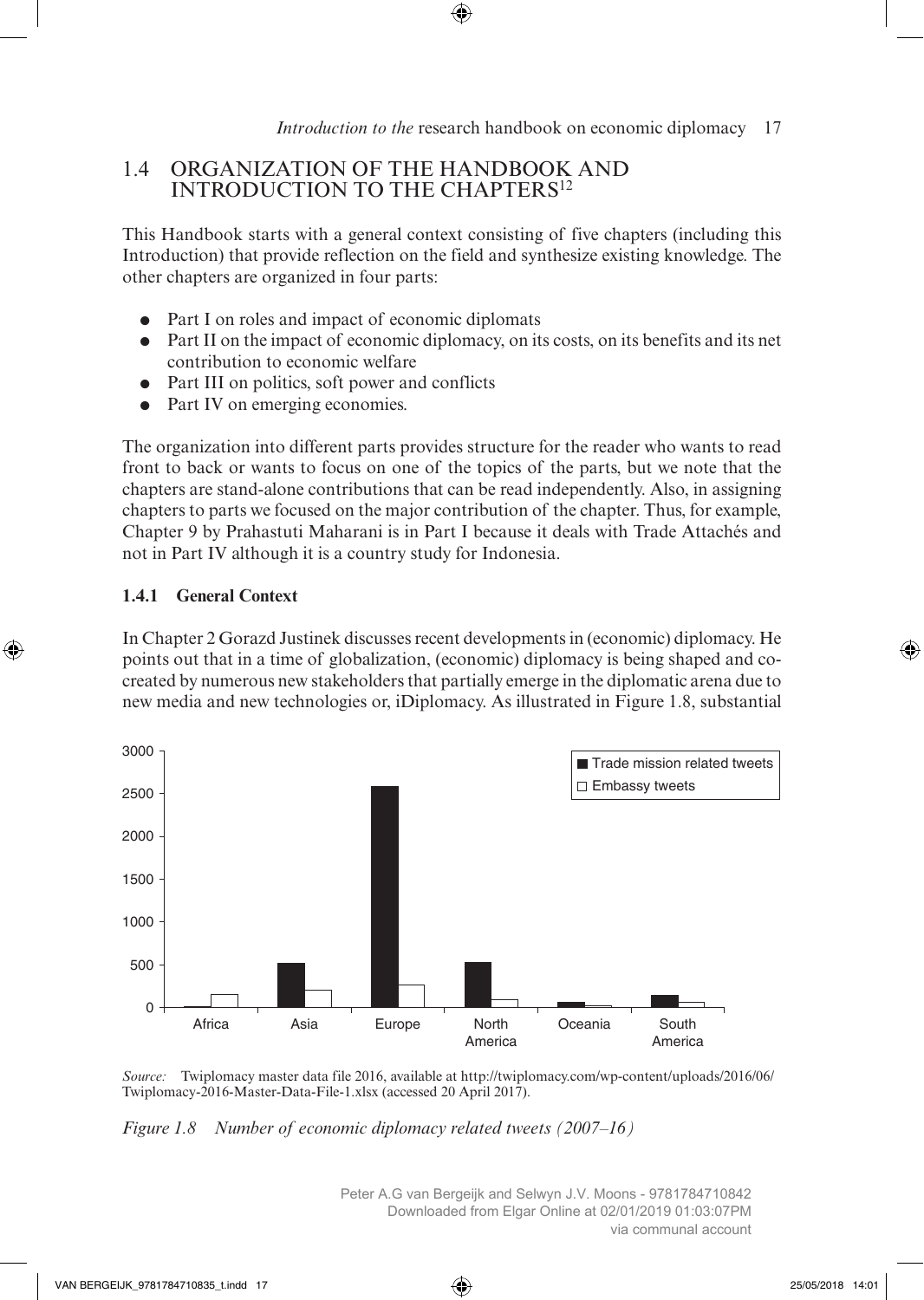differences exist in the use of social media as a tool of economic diplomacy and Chapters 2 and 3 pay substantial attention to these instruments in particular because the new media empower consumer groups and activists by providing cheap communication tools.

Justinek introduces the ECONFINBUS concept as students of economic diplomacy not only deal with diplomacy, but are also analysing the financial and business dimensions of the processes underlying the production of economic diplomatic outcome. Another broadening of the concept is the impact of international economic relationships on human rights. Chapter 3 complements this analysis by a 'view from the Board Room'. Defining business (corporate) diplomacy as the management of interfaces between a global company (both small and medium enterprises (SMEs) and multinationals) and its multiple non-business counterparts and external constituencies, Désirée van Gorp discusses how businesses have become important political actors that experience a growing responsibility to respond to global challenges. Discussing the Volkswagen emission scandal, the PUMA safe program and the Avaaz movement, she distinguishes business diplomacy from spinning and issue management, discusses how local, industry and international standards can be important building blocks of sustainable development chains and highlights the role and potential of civil society movements. Van Gorp argues that future research in business diplomacy needs to be interdisciplinary and align the literature on business diplomacy in the fields of international relations and international (business) economics. It is important to incorporate the issue of how technological innovation impacts on the interfaces relevant to companies operating in internationally fragmented value chains.

The upshot of both Chapters 2 and 3 is that understanding economic diplomacy, its efficacy and its effectivity requires an analysis that must be multidisciplinary and simultaneously brings knowledge about businesses (perhaps, more generally: all profit and not-for-profit NGOs) as well as governments to the table.

Typically, multidisciplinary analyses methodologically are based on (triangulated) quantitative and qualitative findings. Figure 1.9 provides an example of a triangulation related to the research syntheses on which Chapters 4 and 5 report, namely, the impact of economic diplomacy as uncovered by 51 primary studies (19 qualitative case studies and 32 quantitative econometric studies). The qualitative and quantitative bodies of literature agree: the evidence for a general positive and significant economic diplomacy effect is compelling but study and country-specific circumstances are important and may occasionally lead to different (contradicting) results.

Based on a meta-analysis of 32 studies published between 1985 and 2012, Selwyn Moons (Chapter 4) finds that study characteristics to a large extent explain the heterogeneity of the findings of the primary studies. In general, the instrument of diplomacy used in primary studies influences the reported outcome significantly: economic diplomacy in this sense 'works'. Primary studies on average tend to report lower significance and contradictory signs for the lower ranked diplomatic establishments (consulates and export promotion agencies) and also for activities organized with the diplomatic network (trade missions and state visits). Renata Cavalcanti Muniz (Chapter 5) provides the first systematic literature review of case studies focused on economic diplomacy from the field of International Relations and International Political Economy. She examines 19 case studies looking at descriptive characteristics and content of the primary studies in order to contribute to case study methodology in general as well as to get a better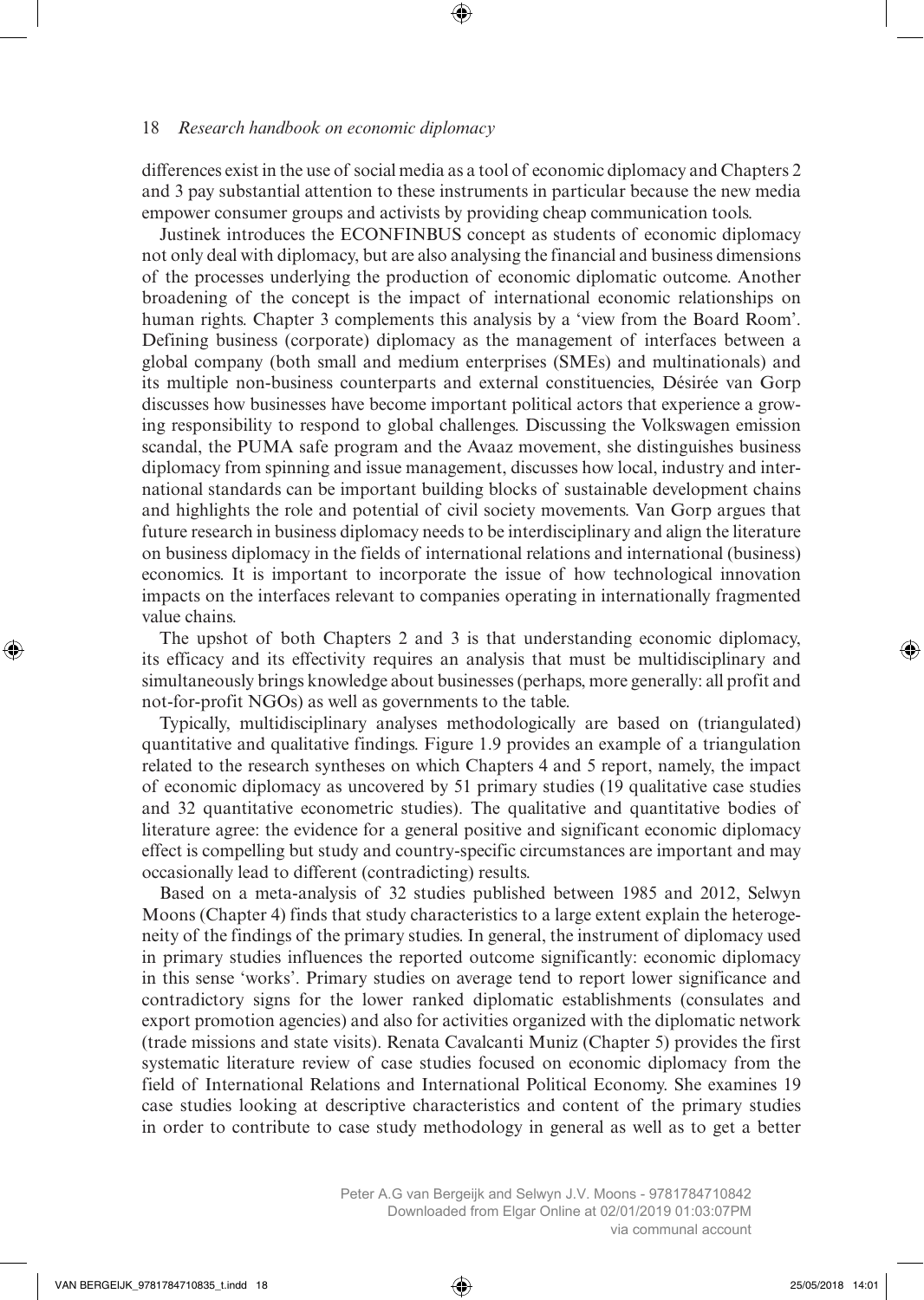

*Source:* Data underlying Figure 4.2 and Table 5.2.

*Figure 1.9 Economic impact of economic diplomacy according to 19 qualitative and 32 quantitative primary studies*

understanding of how International Relations and International Political Economy use this methodology to study economic diplomacy. Cavalcanti Muniz discusses case study implementation distinguishing three pillars: Focus, Implementation and Reporting. The findings indicate that although there is a widespread use of case study methodology in researching economic diplomacy, there is little if no discussion on the merits of using the methodology. Indeed, more qualitatively oriented researchers of economic diplomacy seem to take the methodological choice of case studies for granted and importantly often implement case study methodology without following systematic procedures.

# **1.4.2 What Economic Diplomats Do**

Part II is devoted to the so-called chicken test (difficult to explain and define, but if you see and hear one, you recognize it directly). So, rather than starting from a definition this chapter looks at what economic diplomats do. This is a practical way to define the topic of this emerging field where different perspectives exist on the conceptualization of the activities of economic diplomats. Volker Nitsch (Chapter 6) deals with a high-profile activity of economic diplomacy: economic missions. Politicians and high-ranking social servants travel abroad a lot and often for reasons related to trade, investment and market access. Despite technological advances travel activities by politicians did increase over the last few decades. The types of their trips, according to Nitsch, range from formal, multi-day visits to brief logistical stop-overs, from the regular exchange of information in working meetings to ceremonial visits. Diplomatic activities are costly involving money, time and effort. As a result, and also due to a gradual shift of focus in diplomacy towards economic issues, a growing literature aims to quantify the economic benefits of such activities.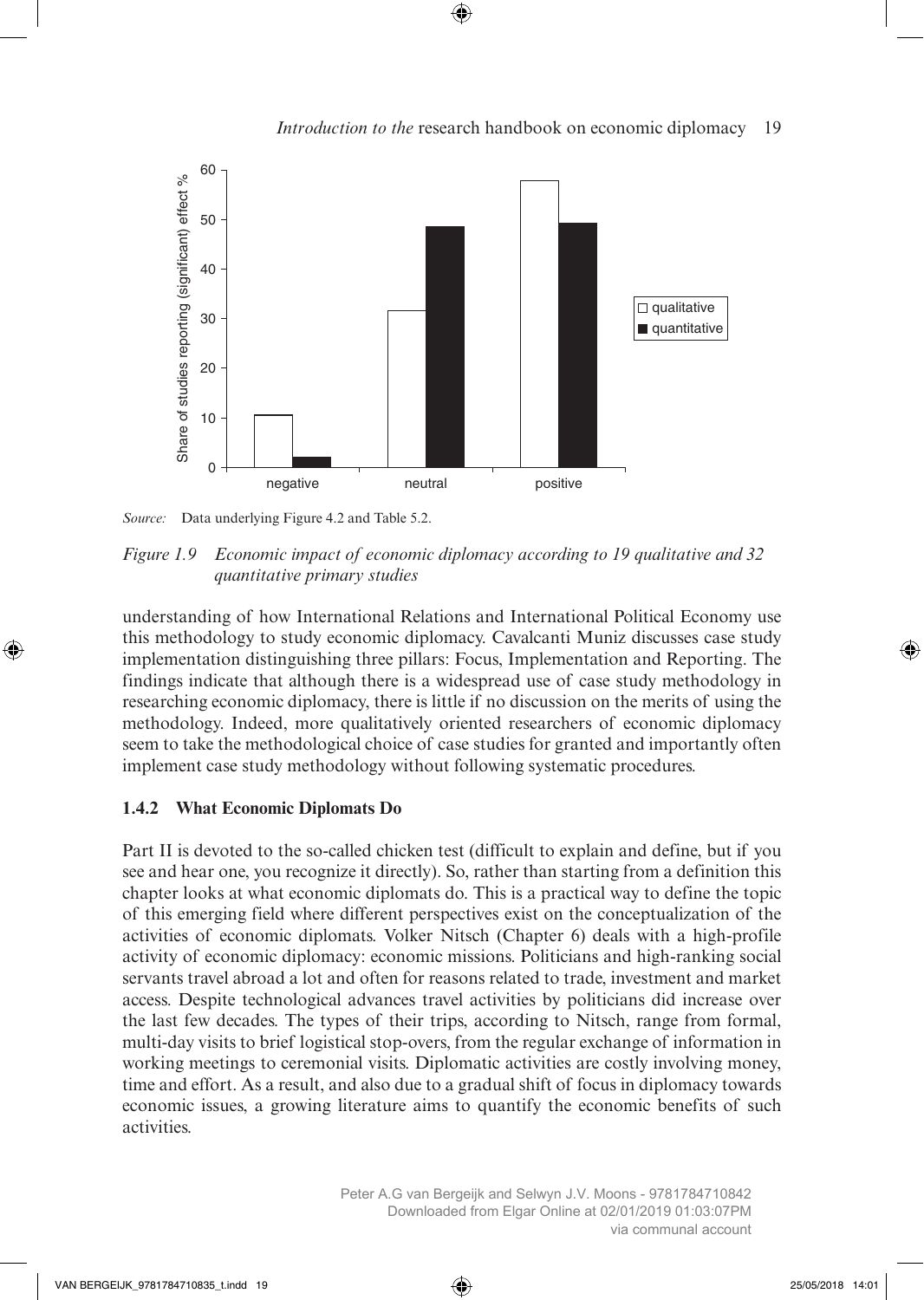Marcio Cruz, Daniel Lederman and Laura Zoratto (Chapter 7) focus on the role and impact of export promotion agencies (EPAs) using a novel database from the World Bank, in collaboration with the International Trade Centre in Geneva, covering the 2005–10 period. Most agencies are public-private institutions and have focused on assisting exporters in understanding and finding markets for their products. Several went through at least one type of institutional change in the short period between 2005 and 2010. EPAs spend more on small and medium firms, on established exporters (instead of new/occasional exporters or non-exporters) and on the provision of marketing services (e.g., trade missions) and export support services (e.g., training, technical assistance). Reviewing the recent literature, they find evidence of positive contributions of EPAs around the world in raising exports, through both increasing the number of trading partners and the intensity by which they trade.

Olivier Naray (Chapter 8) provides quantitative evidence on commercial diplomats' time allocation on their roles (facilitation, advisory and representation), activity areas (trade promotion, investment promotion etc.) and individual features, thus filling the gap in the current literature related to the managerial dimension of commercial diplomacy. His results show that commercial diplomats spend more than half of their time on the activity area of trade promotion. Commercial diplomats may have to tackle too many different technical activity areas such as Intellectual Property and Tourism. Therefore, diplomats risk losing focus on their core business. It is recommended to reconfirm trade promotion as the core business instead of overwhelming commercial diplomats with other technical areas such as Research & Development and Science & Technology. The question also arises to what extent the heavy advisory role is still recommendable while private business firms provide services that could partially replace this function.

Many of Naray's findings are supported by Prahastuti Maharani's country study (Chapter 9) on the role of Indonesian Trade Attachés and International Trade Promotion Centers. She uses a multimethod approach that consists of a benchmark analysis against Thailand and Malaysia, a standard gravity panel model, document analysis and background interviews with Indonesian trade representatives in Australia, Indonesia and the Netherlands. Maharani finds positive and significant effects on export. In contrast to the literature, the presence of an embassy and/or consulate in the host country is not significantly correlated to bilateral trade flows. Economic diplomacy is important for building a good country image and to promote an emerging market as a reliable trading partner with high-quality export products. Economic diplomacy, however, is not a panacea as Maharani clarifies while discussing challenges such as lacking exporter preparedness, substandard logistic infrastructure and budgets that remain below those of neighboring countries.

Phil Compernolle and Mark Vancauteren (Chapter 10) capture the role of economic diplomacy on the basis of a novel construct that weights each embassy with regards to its attention to economic diplomacy and investigate to what extent Dutch economic diplomacy explains trade with Latin America. Compernolle and Vancauteren employ a constructed firm-level dataset that links international trade with firm-level characteristics for the period 2006–11 and also include firms that made use of economic diplomacy, but did not subsequently trade with Latin America. Their results suggest that economic diplomacy in the form of information services and trade missions has a significant and positive impact on firm-level exports to Latin America. Their results remain robust when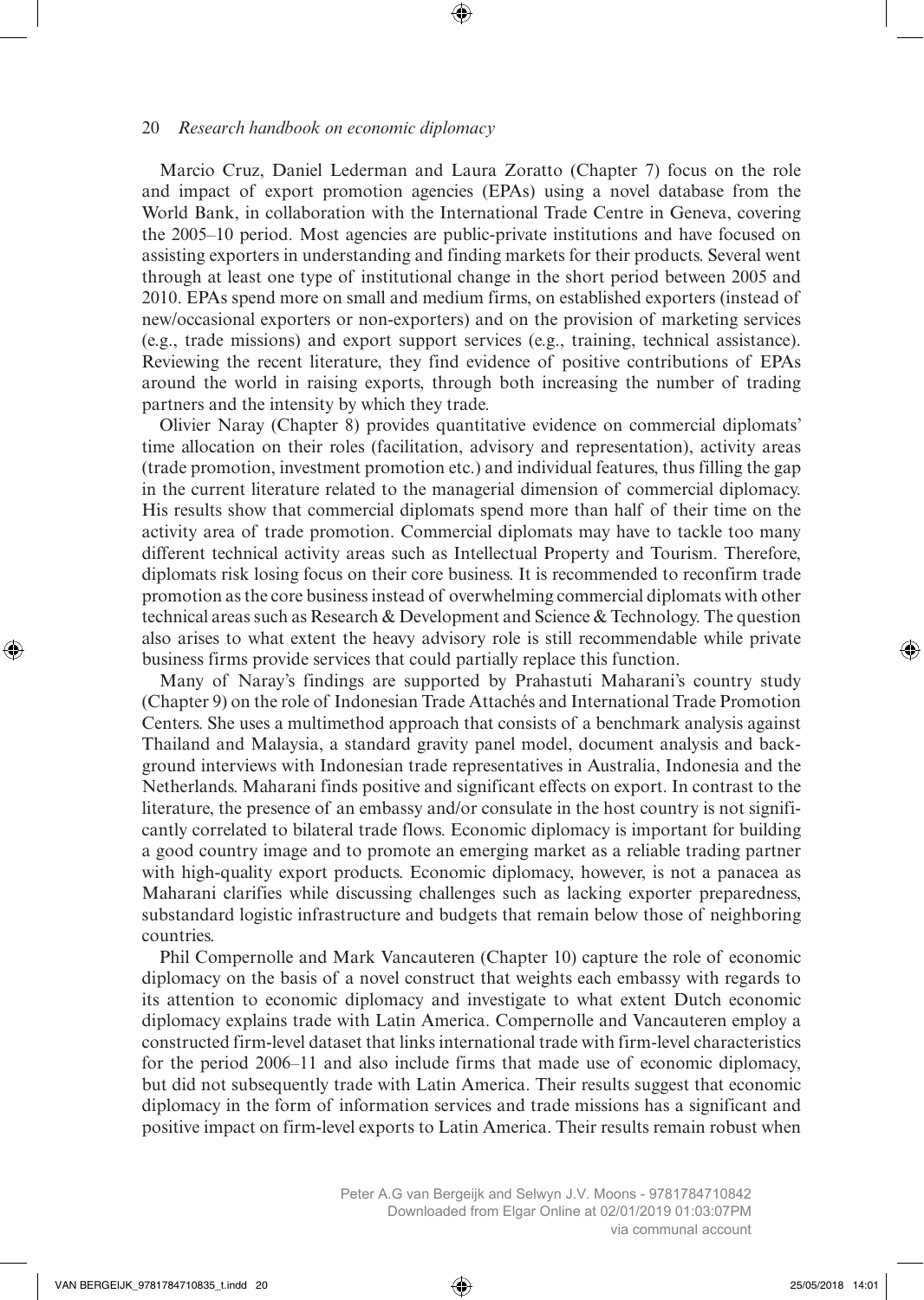they take into account the role of endogeneity, zero trade flows, unobserved firm-level heterogeneity and country-specific destinations.

### **1.4.3 Impact (Benefits), Cost and Cost-benefit Analysis**

Some of the previously mentioned chapters (in particular Chapters 4, 5, 7, 9 and 10) provide evidence that indicates that a necessary condition for effective economic diplomacy is being met. Impact on trade and investment is, however, not a sufficient condition and therefore a cost-benefit analysis is necessary (van Biesebroeck et al. 2016; see also Hoekman and Javoricik 2004). Part II further investigates this issue by presenting two best practice chapters on impact analysis for macroeconomic models (Chapter 11) and microeconomic models (Chapter 12) before bringing in (Chapter 13) the actual costs of economic diplomacy (and the necessary investment in information) into the research picture. The final chapter in this part provides a cost-benefit analysis of an economic diplomacy instrument based on impact and cost studies.

Selwyn Moons and Remco de Boer (Chapter 11) add to the existing literature by providing the first comprehensive analysis that takes into account different forms of diplomatic representation, the complexity of the traded products and the effect of diplomatic representations on the formation of bilateral trade relations (as opposed to expanding trade volumes). This chapter sheds light on the effect of different sorts of diplomatic activity on trade using an applied gravity model with developed and developing countries to assess the effect of economic diplomacy on exports. They find clear differences between diplomatic representations, with embassies having a stronger effect than other forms of representation. Furthermore, there are strong differences between product groups, with economic diplomacy – as expected – being more effective for more complex goods. These results hold both for forming trade relations as well as expanding the volume of trade.

Arjan Lejour (Chapter 12) discusses and compares various ways in which firms can overcome export barriers through analysing a micro data panel of 16,500 Dutch exporters for the years 2003–07. The effects appear to be export market, sector and firm specific. Lejour analyses a stepping stone strategy for discovering new export markets and economic diplomacy instruments, for example, trade missions and trade posts. A stepping stone strategy seems particularly effective for approaching markets close to existing export markets. The presence of trade posts and trade missions for particularly middle income countries stimulate the entry to new markets by 0.05–0.15 percentage points. Trade posts do not seem to be effective in developed markets. Although government diplomacy could make the difference between exporting and not exporting to a country, the firm characteristics are much more important including size, productivity, export experience and stepping stone markets.

Filippo Vergara Caffarelli and Giovanni Veronese (Chapter 13) analyse the (costs of the) public systems supporting firms' internationalization in Italy, France, Germany and the UK. They review the economic motivations underlying public intervention and the available empirical evidence, analysing the structure of National Promotional Systems in 2012. The major difficulties of their cross-country comparison lie in different institutional arrangements and degrees of transparency. These problems are circumvented using a common methodology for all countries and drawing from all publicly available information, websites and official reports they could find, as well as direct contacts with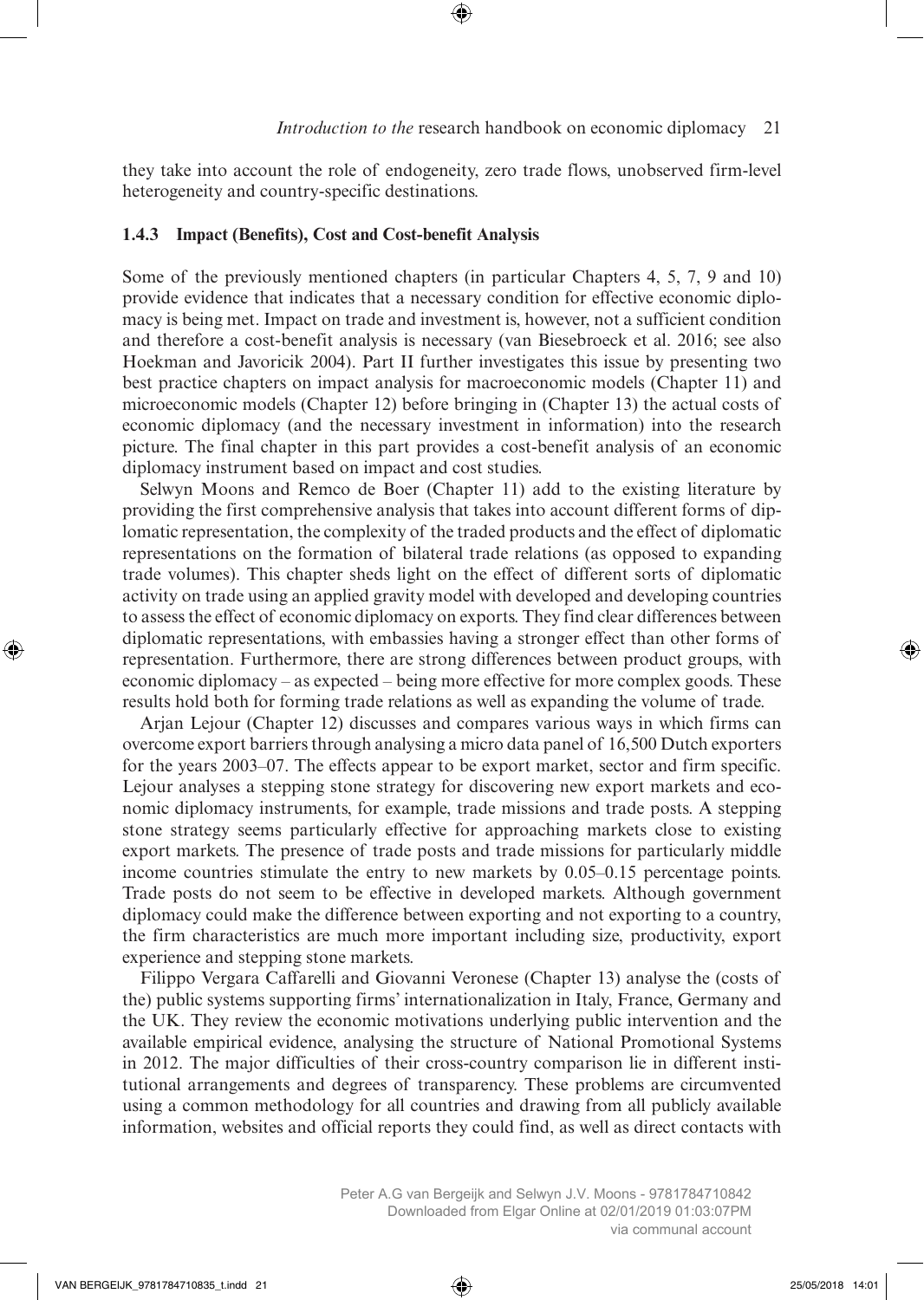national and regional authorities. While public financial resources in the four countries are roughly similar, after controlling for the size of the economy and exports the German system stands out as the one with lowest expenditure. The UK ranks first in terms of transparency.

Chapter 14 evaluates the social welfare effects of economic diplomacy. Michiel de Nooij, Marcel van den Berg and Henri de Groot present a social cost-benefit analysis of Dutch economic missions (Head of State and Ministerial levels) estimating its annual net present value at over €100 million. Central in their analysis is the welfare notion that extra exports only increase welfare to the extent that exporting companies are, on average, more productive than non-exporters. The economic benefits of economic missions are more difficult to quantify than the costs. Suggested avenues for further research include the quantification of the impact of missions on exports and foreign direct investment (FDI), and the productivity premium of exporters and the learning effect, especially for new exporters that require government support.

### **1.4.4 Conflicts and Diplomacy**

Diplomacy is not only a force for the good. Cooperation and conflict are both essential characteristics for the relationships between countries. It is therefore useful to bring issues such as soft power, the Liberal Peace (i.e., the theory that trade can help to reduce war; see Chapter 16 by Syed Mansoob Murshed) and economic sanctions into the equation.

Andrew Rose (Chapter 15) examines the trade effect of soft power (global influence considered to be admirable by other countries) using a standard gravity model of bilateral exports, a panel of data for 1998–2013, and an annual survey conducted for the BBC by GlobeScan which asks people in up to 46 countries about whether each of up to 17 countries were perceived to have 'a mainly positive or negative influence in the world'. Holding other things constant, a country's exports are significantly higher if it is perceived by the importer to be exerting more positive global influence. This effect does not vary much across time, but does across countries. In particular, the exports of Israel and North Korea are more, and the US and Russia are less affected by soft power. This stands in comparison to the non-effect of sanctions on trade.

Syed Mansoob Murshed (Chapter 16) starts by connecting the theory of liberal peace to the notion of economic diplomacy and then relates the greater economic globalization outcome of economic diplomacy, and its counterpart liberal peace objective, to the incidence and nature of domestic conflict (note that this issue is taken up in the empirical analyses in Chapters 20 and 21). Building on a game theoretic model of interaction between the State and a dissident group over the degree of globalization, Murshed explains why civil war has become the dominant form of war (mainly in developing countries). Other forms of social conflict and unrest short of war are emerging, especially in the wake of the growing global tide of rising inequality and relative deprivation since the current phase of globalization gathered pace. This process is also reflected in voting in democratic countries, for example, the referendum in favor of Brexit in 2016.

Sajjad Dizaji (Chapter 17) considers Iran's reorientation of trade towards new trading partners over the different sanctions episodes during 2000–14. A standard gravity model is used to investigate the impacts of limited US sanctions as well as extensive US-European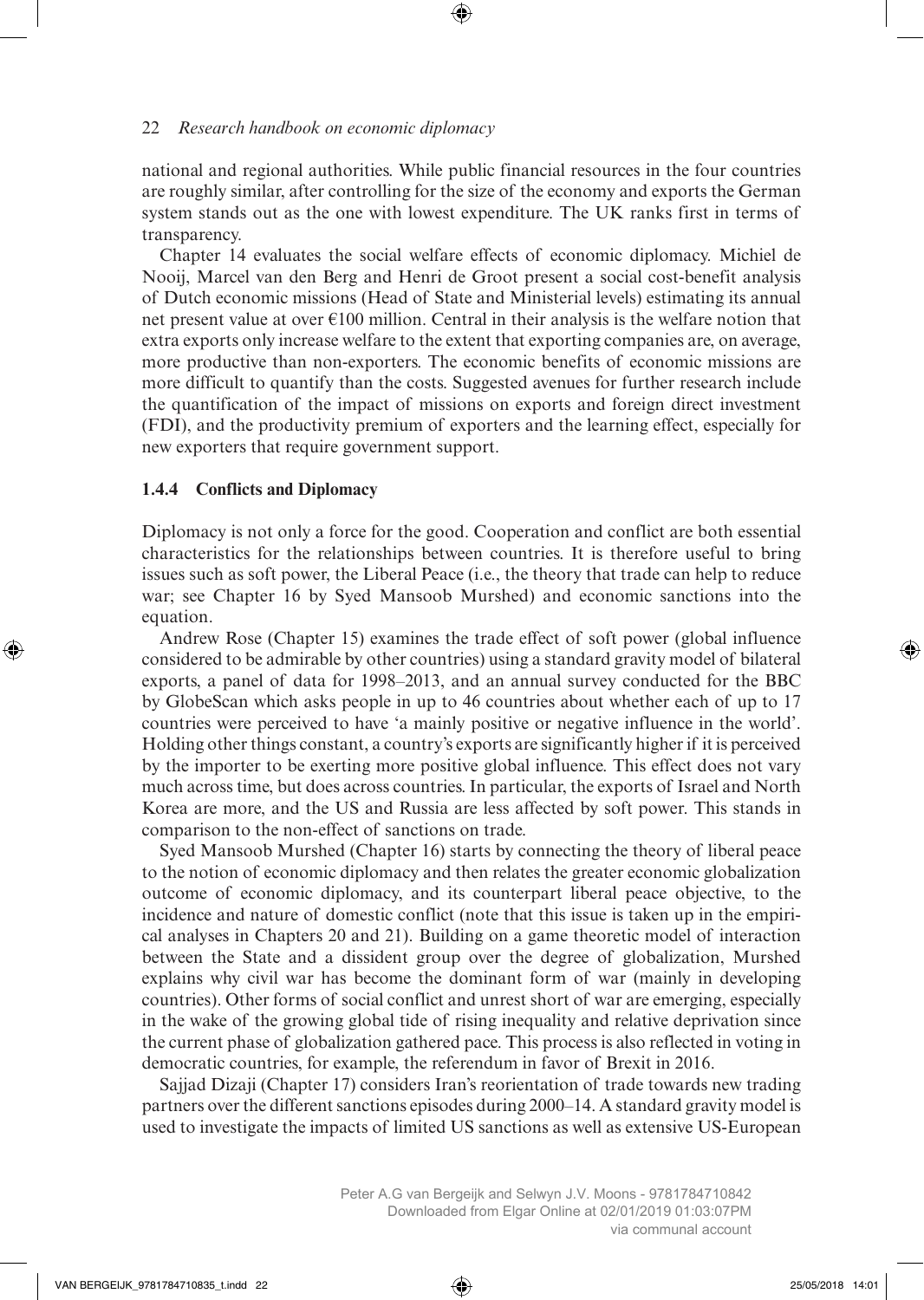Union-United Nations sanctions on Iran's bilateral trade, exports and imports showing that Iran has changed its trading partners from European Union (EU) and OECD countries towards new partners in East Asia and the Middle East and North Africa. Moreover, although the limited US sanctions had already increased Iran's trade with third countries the extensive sanctions still impacted on Iran's total trade, exports and imports. The recent changes in Iran's political behavior in dealing with world powers on its nuclear program have mitigated the strong impacts of multilateral sanctions on its trade flows, exports and imports.

Focusing on China, Andreas Fuchs (Chapter 18) reviews the literature on the linkages between the bilateral political climate, economic diplomacy and international trade. Research on the determinants and effects of China's economic diplomacy is still in its infancy but is expected to gain in importance with China's ongoing rise in the global economy. The existing scholarly work suggests that the state of bilateral political relations plays an important role for trade with China. Since research suggests that political tensions adversely affect diplomatic activities between countries and that diplomatic exchanges promote trade, economic diplomacy is a likely channel linking the bilateral political climate to trade. Foreign governments' positions on Taiwan and Tibet, for example, can determine the geography of state visits, the network of embassies and bilateral trade volumes. This chapter proceeds with a discussion as to why economic diplomacy should be more pivotal in economic exchange with China than with Western market economies.

### **1.4.5 The Emerging Global South**

Kishan S. Rana (Chapter 19) develops a non-OECD perspective on economic diplomacy. Developing states face difficulty in moving up the value chain in their efforts to reach world markets. With underdeveloped domestic economic institutions and infrastructure, they have to depend on their diplomatic machinery to provide support to business enterprises, chambers of commerce and other economic agents, who do not have the needed international connections, or the resources to hire consultants or advisors. For these countries, access and utilization of foreign aid is also conditioned by these factors. How this becomes an inhibiting factor in their economic development is, according to Kishan S. Rana, understudied; rich states have moved much further, possessing their own internal and external institutions which sustain autonomous links with foreign counterparts. What are the stages that developing countries must traverse in their journey? How can they mobilize promotion methods, and also build their own institutions? How can these countries improve their aid management, in their dealings with donor institutions and countries?

Sylvanus Kwaku Afesorgbor (Chapter 20) focuses on South-South trade, in particular the impact of economic diplomacy on exports among African states. He tests whether there is evidence of a trade-off or complementary interaction between regional integration and commercial diplomacy in trade facilitation. He compares the effects of these two instruments of economic diplomacy on bilateral trade by employing a gravity model for 45 African states over the period 1980–2005. The results show that bilateral diplomatic exchange is a relatively more significant determinant of bilateral exports among African states compared to regional integration. Afesorgbor also finds a nuanced interaction between these two instruments of economic diplomacy: the trade–stimulating effect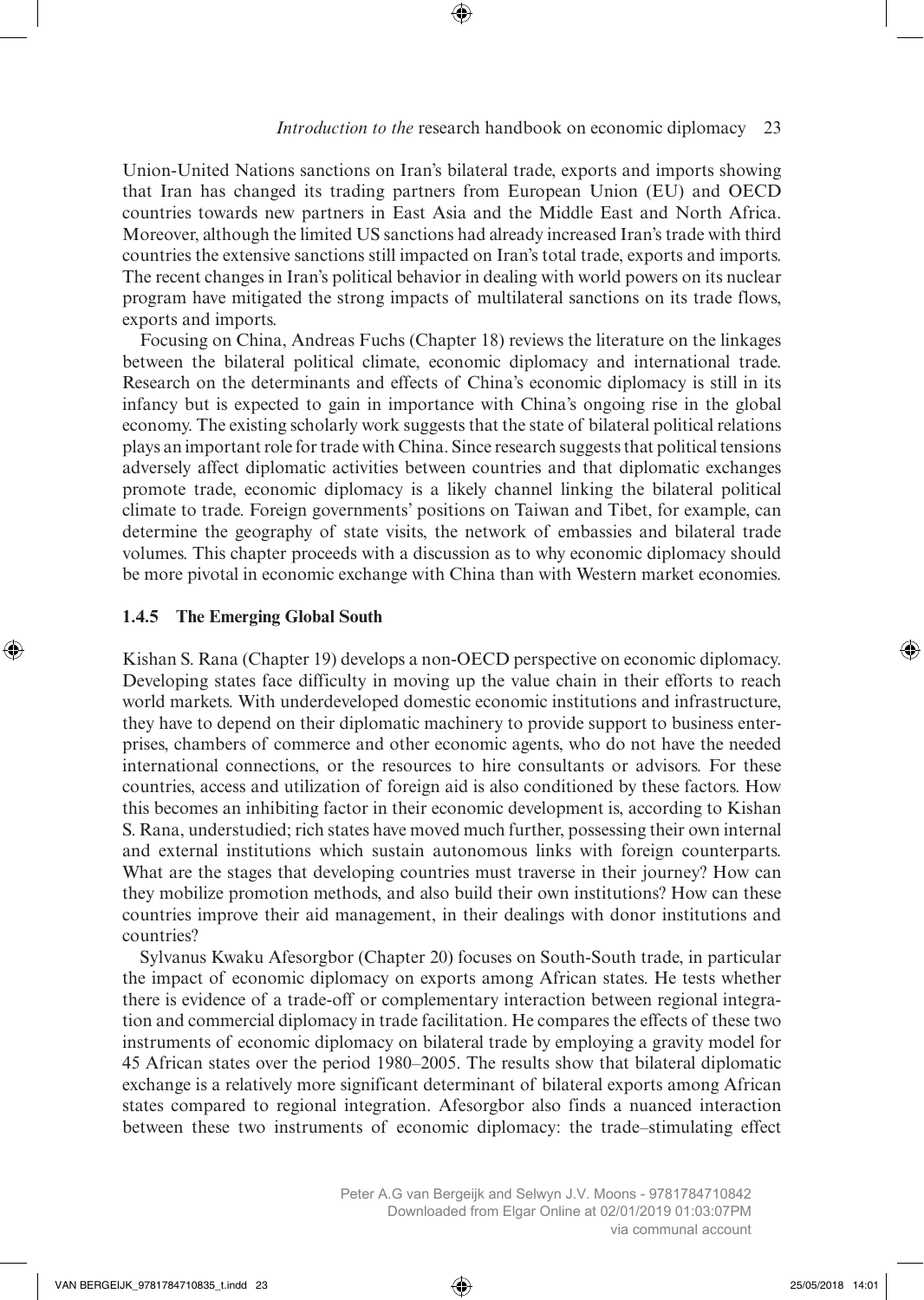of diplomatic exchange is less pronounced among African countries that already share membership of a regional bloc. Generally, this could mean that there exists a trade-off between regional integration and commercial diplomacy in facilitating exports or a lack of complementarity between these two instruments of economic diplomacy.

Hugo Lapeyronie, Mathilde Maurel and Bogdan Meunier (Chapter 21) analyse for 2005–12 how a set of slow-moving determinants affect trade between the EU, on the one hand, and Central and Eastern European and African countries, on the other hand. They focus on two sets of determinants, Doing Business institutions and logistical infrastructure, as well as embassies and Ambassadors. Trade is disentangled for three types of goods: primary goods, parts and components, and capital goods. They show the beneficial effects of soft and hard infrastructure, compare the latter with the benefit of opening an embassy, compute the extra trade of a move towards better trade facilitation and Doing Business indicators and find that a huge part of the missing bilateral trade fixed effect of North African countries is accounted for by soft and hard infrastructure, and that diplomatic activity is also a powerful driver of regional integration.

Arjan de Haan and Ward Warmerdam (Chapter 22) describe China's development aid and analyse the economic and diplomatic determinants of the evolution of the Chinese aid system that may offer an alternative to the OECD's approach as codified by its Development Assistance Committee.13 China's modern form of aid is a combination of project aid, grants and loans, debt relief (but not budget support), humanitarian aid, human resource development and technical assistance. There are a growing number of Chinese initiatives, including its aid program in Africa. De Haan and Warmerdam discuss the impact of changing global economics on China's foreign aid, the way it is used as its 'soft power', and how China contributes to the United Nations and Sustainable Development Goals, while it has gradually enhanced its position in international finance. They show how these issues are important to help understand the impact of Chinese aid in economic diplomacy and the way China's aid is embedded in its broader political and economic international relations.

### **1.4.6 Research Agenda**

Based on suggestions for further research in the preceding chapters and an extended analysis of recent developments in the field, the final chapter by Peter van Bergeijk, Selwyn Moons and Christian Volpe Martincus puts the growing importance of bilateral economic diplomacy research in the context of the trend towards deglobalization. The chapter develops and discusses the academic agenda for bilateral economic diplomacy research pointing out the need to broaden the scope of existing research and exploring the agenda of microeconomic economic diplomacy research. Finally, the chapter focuses on the potential for economic diplomacy to reduce trade uncertainty and vulnerability to trade shocks.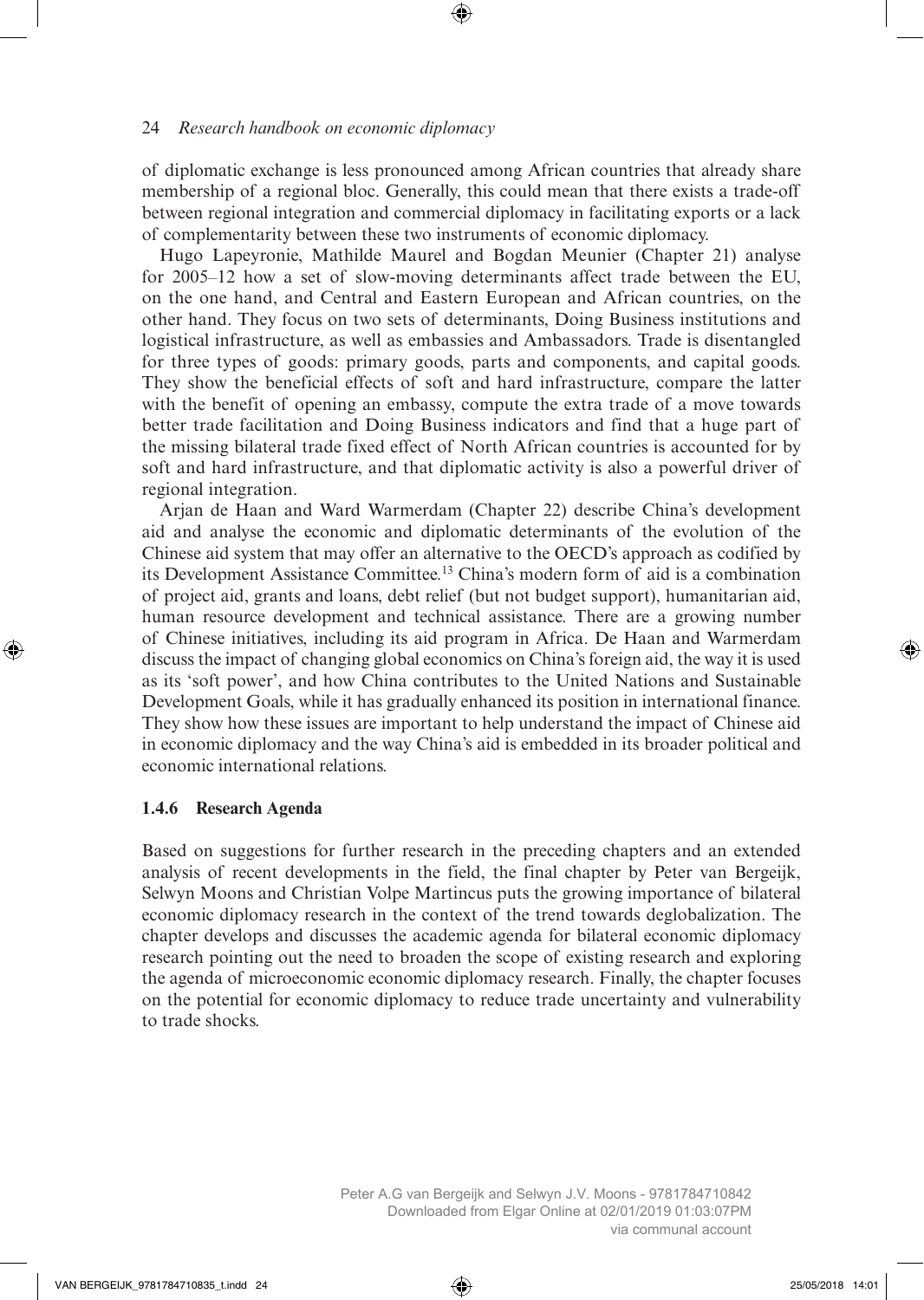# 1.5 ECONOMIC DIPLOMACY IN FLUX

Trade policy uncertainty as reflected in the America First movement and Brexit is an important feature of the current international context. In the context of increasing nationalism and the loss of autonomy regarding the setting of trade policies, two different strategies are on the rise. At one extreme we see the UK Brexit experiment that amounts to regional disintegration reclaiming autonomy (incidentally creating significant internal problems for a United Kingdom with regions possibly wanting to reclaim independence in order to join the EU). In a practical sense, Brexit will clearly be a stimulus for British economic diplomacy at the bilateral level (DFID 2017; Mendez-Parra et al. 2017) mirroring the reduction of bilateral representation in times of important regional integration activities (as discussed by Afesegbor in Chapter 20 of this Handbook). Some of the 'natural experiments' in trade policy, moreover, will inspire research on ending, designing and (re-)entering international economic relations and the role that economic diplomacy can play in these processes. At the other extreme, we see the recognition of member states of highly integrated economic and political unions that they can only make a difference for their constituents (a) in situations where they can stimulate bilateral economic activities by breeding trust, by exchanging and co-creating knowledge and information; and (b) by interventions for specific firms that are confronted with discriminatory policies or interpretations of internationally agreed rules and regulations. Here the EU with a common trade policy comes directly to mind as an example. EU member states have all increased bilateral activities with non-member states to take advantage of the little policy space that is still left. Both strategies, interestingly, imply a reorientation towards bilateral economic and political relationships.

The current geopolitical and geo-economic context is further complicated by the fact that the role of the US seems to be shifting away from benign hegemony at a moment in time when China shows its ambition to play an increasing international role, which complicates the provision of global public goods (Kindleberger 1986; Kaul et al. 2003; van Bergeijk 2013; see Song et al. 2017 for an overview of recent geopolitical studies), including the multilateral trade and payment systems and the relevant global institutions. There is more at stake than the grumbling of former world powers that always accompanies the advent of a new (potential) hegemon. Regional economic integration initiatives have been cancelled or put into question ('open for renegotiation') creating uncertainty and breaching the trust that is essential for engaging in international activities.

We hope that this Handbook is helpful as a basis for evidence-based policy making in this quickly shifting arena and a source of inspiration and a palette of best practices and available datasets.

# **NOTES**

- 1. In the same vein 'business diplomacy' appears to be used, see the 2014 special issue of *The Hague Journal of Diplomacy*, in particular Kesteleyn et al. (2014).
- 2. Note that many soft factors such as culture and institutions also play a role in negative economic interaction. Driscoll et al. (2010) show the importance of cultural factors for both the choice to use economic sanctions and the outcome of economic sanctions. See Burlone (2002) on institutional efficiency and sanction impact.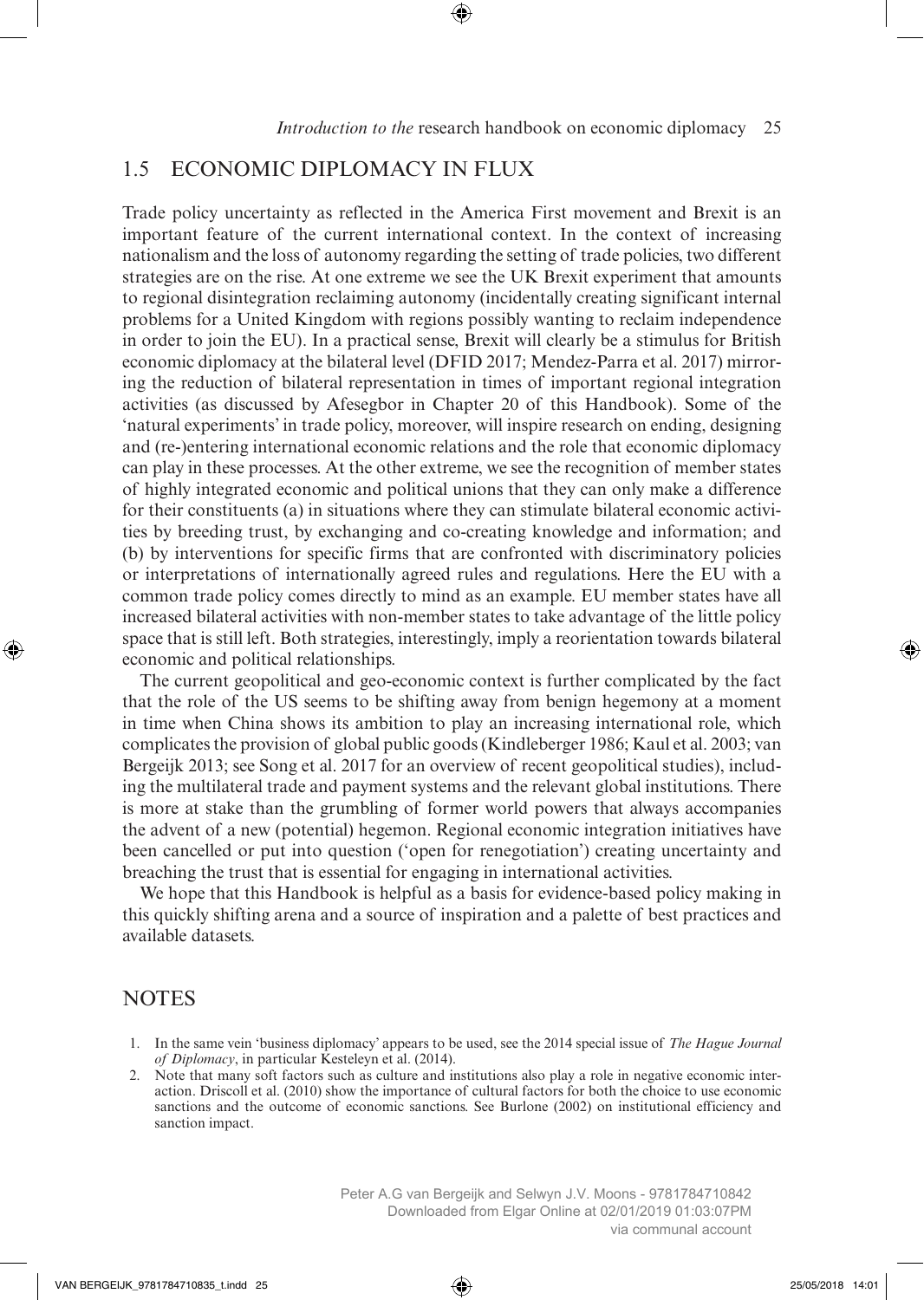- 3. Naray and Bezençon (2017) report a similar pattern for the management literature on commercial diplomacy.
- 4. The figure also uses Moons (2012, 2017) who provides a traditional review of the margins of trade literature. The margins of trade analysis of economic diplomacy starts only in the 2000s (when the trade literature in general starts to pay attention to the extensive and intensive margin).
- 5. See also Chollet et al. (2017) for a recent evaluation and Bratersky et al. (2016) for a dissenting view on the level of Russia-US trade.
- 6. Robustness of the key stylized finding is also strengthened by the fact that studies disaggregate 'global' findings by means of regional and country studies. Sometimes at the subnational level (see, e.g., Rioux Quimet 2015).
- 7. Inefficiency of economic diplomacy is an important issue and in particular this can be due to a lack of coordination (as discussed by Maharani in Chapter 9 of this Handbook). An early study by Secchi (1985, p.88) identifies lack of coordination regarding customs procedures, delays due to inefficient decision-making processes, red tape and so on that can increase trade costs by as much as 7 percent of export value.
- 8. For example, see Sainsbury (2016) on Australia.
- 9. At yet another level, individual competencies and experience of diplomats may be important; see Chapter 8 by Naray in this Handbook and Ruel and Zuidema (2012). Similarly, business characteristics and strategies are important items to consider. See Chapter 3 by van Gorp in this Handbook and Olena (2017).
- 10. This finding is in line with the literature of trade facilitation in general; see, for example, Feenstra and Hong (2014).
- 11. Modern macroeconomic analyses also take the analysis of extensive and intensive margins on board (see, e.g., Chapter 11 by Moons and de Boer).
- 12. All contributed chapters have been peer-reviewed.
- 13. See also Fulton (2017).

# REFERENCES

- Afman, E.R. and M. Maurel (2010), 'Diplomatic relations and trade reorientation in transition countries', in P.A.G. van Bergeijk and S. Brakman (eds), *The Gravity Model in International Trade: Advances and Applications*, Cambridge: Cambridge University Press, pp.278−95.
- Alonso, J.A., A.L. Cortez and S. Klasen (2014). 'LDC and other country groupings: how useful are current approaches to classify countries in a more heterogeneous developing world?', CDP Background Paper No. 21ST/ESA/2014/CDP/21, United Nations, New York.
- Bayne, N. and S. Woolcock (2003), *The New Economic Diplomacy: Decision Making and Negotiation in International Economic Relations*, Aldershot: Ashgate Publishing.
- Bayne, N. and S. Woolcock (eds) (2016), *The New Economic Diplomacy: Decision-Making and Negotiation in International Economic Relations*, 4th edn, Farnham: Ashgate Publishing.
- Bratersky, M., G. Gokmen and A. Krickovic (2016), 'It's not the economy stupid! Is Russia-US trade really underdeveloped? A test using gravity models', Higher School of Economics Reasearch Paper, BPR 26/ IR/2016, Moscow.
- Burlone, J.L.B. (2002), 'Economic sanctions: the institutional factor', *Canadian Journal of Development Studies* **23** (1), 7–46.
- Cadot, Olivier, Céline Carrère and Vanessa Strauss-Kahn (2011), 'Export diversification: what's behind the hump?', *Review of Economics and Statistics* **93** (2), 590–605.
- Casey, A.J. (2015). 'The destinations of state trade missions', *CESifo Economic Studies* **62** (3), 547–71.
- Ciuriak, D. (2014), 'The impact of diplomatic representation abroad on Canada's exports', C.D. Howe Institute Technical Paper, Toronto.
- Chollet, D., E. Edelman, M. Flournoy et al. (2017), *Building 'Situations of Strength'*, Washington, DC: Brookings Institution.
- Creusen, H. and A. Lejour (2013), 'Market entry and economic diplomacy', *Applied Economics Letters* **20** (5), 504–7.
- DFID (Department for International Development) (2017), *Economic Development Strategy: Prosperity, Poverty and Meeting Global Challenges*, London.
- Disdier, A.C. and K. Head (2008), 'The puzzling persistence of the distance effect on bilateral trade', *The Review of Economics and Statistics* **90** (1), 37–48.
- Dizaji, S.F. and P.A.G. van Bergeijk (2013), 'Potential early phase success and ultimate failure of economic sanctions: a VAR approach with an application to Iran', *Journal of Peace Research* **50** (6), 721–36.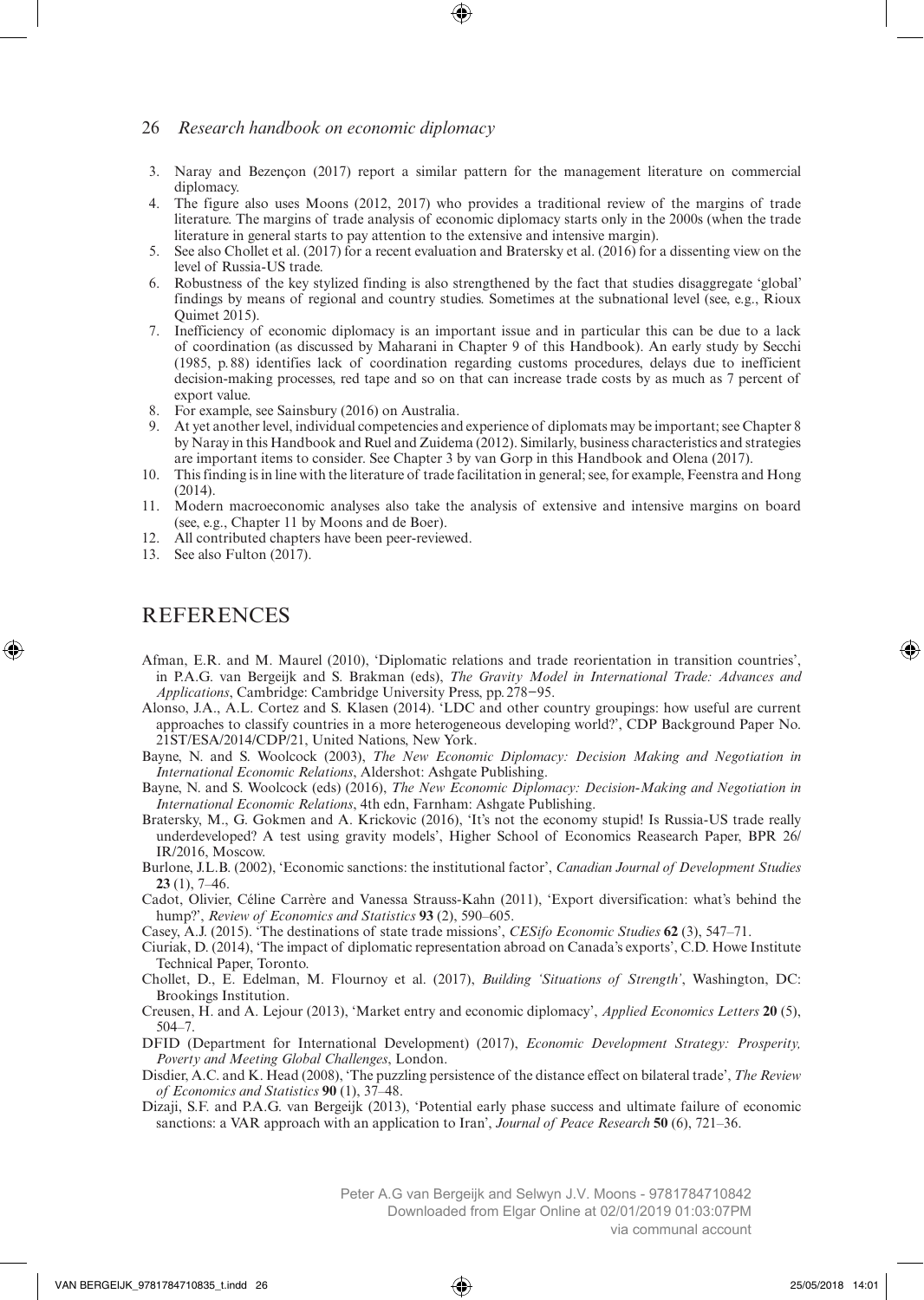- Driscoll, D., D. Halcoussis and A.D. Lowenberg (2010), 'Economic sanctions and culture', *Defense and Peace Economics* **22** (4), 423–48.
- Duguid, P. (2007), 'The making of Methuen: the commercial Treaty in the English imagination', mimeo, University of California.
- Feenstra, R.C. and M. Hong (2014), 'Trade facilitation and the extensive margin of exports', *Japanese Economic Review* **65** (2), 158–77.
- Felipe. J. and M. Vernengo (2002), 'Demystifying the principles of comparative advantage', *International Journal of Political Economy* **32** (4), 49–75.
- Fensore, I., S. Legge and L. Schmid (2017), 'Human barriers to international trade', Discussion Paper, 2017-12, University of St Gallen.
- Ferguson, S.M. and R. Forslid (2014), 'Sizing up the impact of embassies on exports', CEPR Discussion Paper No. 9879, London.
- Fulton, J. (2017), 'China's relations with the Arab Gulf monarchies: three case studies', PhD thesis, Department of Politics and International Relations, University of Leicester.
- Gil-Pareja, S., R. Llorca-Vivero, J.A. Martinez-Serrano and F.R. Silvente (2015), 'Regional export promotion offices and trade margins', *Review of World Economics* **151** (1), 145–67.
- Guiso, L., P. Sapienza and L. Zingales (2009), 'Cultural biases in economic exchange?', *Quarterly Journal of Economics* **124** (3), 1095–31.
- Harding, T. and B. Javorcik (2012), 'Investment promotion and FDI inflows: quality matters', *CESifo Economic Studies* **59** (2), 337–59.
- Hayakawa, K., H.-H. Lee and D. Park (2014), 'Do export promotion agencies increase exports?', *The Developing Economies* **52** (3), 241–61.
- Hoekman, B. and B. Smarzynska Javoricik (2004), 'Policies facilitating firm adjustment to globalization', Policy Research Working Paper 3441, World Bank, Washington, DC.
- Kaul, I., P. Conceição, K. le Goulven and R.U. Mendoza (eds) (2003), *Providing Global Public Goods: Managing Globalization*, New York: Oxford University Press.
- Kehoe, T.J. and K.J. Ruhl (2013), 'How important is the new goods margin in international trade?', *Journal of Political Economy* **121** (2), 358–92.
- Kesteleyn, J., S. Riordan and H. Ruël (2014), 'Introduction: business diplomacy', *The Hague Journal of Diplomacy* **9** (4), 303–9.
- Kindleberger, C.P. (1986), 'International public goods without international government', *American Economic Review* **76** (1), 1–13.
- Kraus, S., T.C. Ambos, F. Eggers and B. Cesinger (2015), 'Distance and perceptions of risk in internationalization decisions', *Journal of Business Research* **68** (7), 1501–5.
- Lankhuizen, M.B., T. de Graaff and H.L. de Groot (2015), 'Product heterogeneity, intangible barriers and distance decay: the effect of multiple dimensions of distance on trade across different product categories', *Spatial Economic Analysis* **10** (2), 137–59.
- Lederman, D., M. Olarreaga and L. Payton (2010), 'Export promotion agencies: do they work?', *Journal of Development Economics* **91** (2), 257–65.
- Malo, M. di and M. Valente (2013), 'Uncertainty, specialization and government intervention', *Metroeconomica* **64** (2), 215–43.
- Mendez-Parra, M., D.W. te Velde and J. Kennan (2017), 'Post-Brexit trade policy and development', ODI Policy Paper, http://www.odi.org/sites/odi.org.uk/files/resource-documents/11338.pdf (accessed 2 March 2018).
- Möhlmann, L.J., S. Ederveen, H.L.F. de Groot and G.J.M. Linders (2010), 'Intangible barriers to international trade: a sectoral approach', in Peter A.G. van Bergeijk and Steven Brakman (eds), *The Gravity Model in International Trade, Advances and Applications*, Cambridge: Cambridge University Press, pp. 224–51.
- Moons, S. (2012), 'What are the effects of economic diplomacy on the margins of trade?', *International Journal of Diplomacy and Economy* **1** (2), 147–62.
- Moons, S. (2015), 'Aid and trade, changes and challenges for development: a case study of the Netherlands', *Human Welfare* 4, 34–48.
- Moons, S. (2017), 'Heterogeneous effects of economic diplomacy: instruments, determinants and developments', PhD thesis, Institute of Social Studies, Erasmus University Rotterdam.
- Murshed, M., P. Goulart and L.A. Serino (eds) (2011), *South-South Globalization: Challenges and Opportunities for Development*, London: Routledge.
- Naray, O. and V. Bezençon (2017), 'Management and business research on commercial diplomacy: examining trends and themes', *The International Trade Journal* **31** (4), 1–28.
- Nitsch, V. (2007), 'State visits and international trade', *World Economy* **30** (4), 1797–816.
- Olena, M. (2017), 'Efficiency of tools of economic diplomacy in international entrepreneurial business', *European Journal of Humanities and Social Sciences* 51–8, https://cyberleninka.ru/article/n/efficiency-oftools-of-economic-diplomacy-in-international-entrepreneurial-business (accessed 2 March 2018).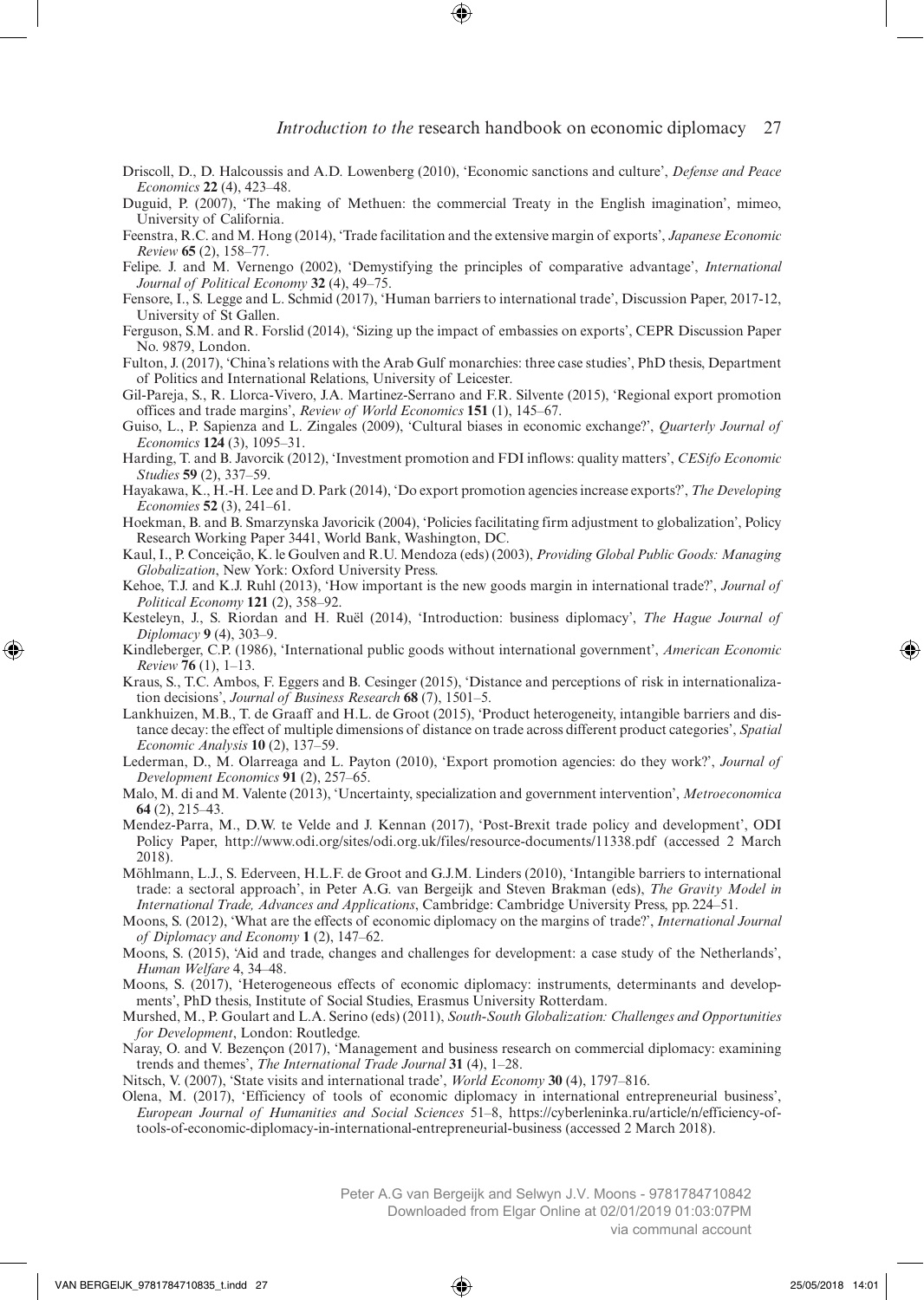- Omelyanenko, V. (2017), 'Economic diplomacy in the innovation global value chains as the national security providing strategy component', *Path of Science* **3** (3), 3.1.
- Pollins, B.M. (1989a), 'Does trade still follow the flag?', *American Political Science Review* **85**, 465–80.
- Pollins, B.M. (1989b), 'Conflict, cooperation and commerce: the effects of international political interactions on bilateral trade flows', *American Journal of Political Science* **33**, 737–61.
- Rauch, J.E. (1999), 'Networks versus markets in international trade', *Journal of International Economics* **48** (1), 7–35.
- Ricardo, D. (1817), *The Principles of Political Economy and Taxation*, reprinted in 1962, London: Everyman's Library.
- Rioux Ouimet, H. (2015), 'From sub-state nationalism to subnational competition states: the development and institutionalization of commercial paradiplomacy in Scotland and Quebec', *Regional & Federal Studies* **25** (2), 109–28.
- Rose, A. (2007), 'The foreign service and foreign trade: embassies as export promotion', *The World Economy* **30** (1), January, 22–38.
- Ruel, H.J.M. and L. Zuidema (2012), 'The effectiveness of commercial diplomacy: a survey among Dutch embassies and consulates', *Clingendael Discussion Papers Series* 123, The Hague.
- Sainsbury, T. (2016), 'Do we need more economics in Australian economic diplomacy?', *Australian Journal of International Affairs* **70** (6), 613–24.
- Secchi, C. (1985), 'La regolamentazione del commercio estero italiano e il protezionismo "per conto terzi'", in S. Cassese and E. Gerelli (eds), *Deregulation: la deregolamentazione amministrativa e legislativa*, Milan: Franco Angeli, pp. 73–92.
- Selmier, W.T. and C.H. Oh (2013), 'Economic diplomacy and international trade: ASEAN's quest to valueclaim', *The World Economy* **36** (2), 233–52.
- Song, T., D. Lu, Y. Liang, Q. Wang and J. Lin (2017), 'Progress in international geopolitical research from 1996 to 2015', *Journal of Geographical Sciences* **27** (4), 497–512.
- UNCTAD (United Nations Conference on Trade and Development) (2013), *GlobalValueChainsandDevelopment. Investment and Value Added Trade in the Global Economy*, *a Preliminary Analysis*, Geneva: UNCTAD.
- van Bergeijk, P.A.G. (1992), 'Diplomatic barriers to trade', *De Economist* **140** (1), 45–64.
- van Bergeijk, P.A.G. (1994), *Economic Diplomacy, Trade and Commercial Policy: Positive and Negative Sanctions in the New World Order*, Aldershot, UK and Brookfield, VT, USA: Edward Elgar Publishing.
- van Bergeijk, P.A.G. (1996), 'The significance of political and cultural factors for international economic relations', in C.J. Jepma and A.P. Rhoen (eds), *International Trade; A Business Perspective*, Essex: Longman, pp.195–212.
- van Bergeijk, P.A.G. (2009), *Economic Diplomacy and the Geography of International Trade*, Cheltenham, UK and Northampton, MA, USA: Edward Elgar Publishing.
- van Bergeijk, P.A.G. (2011), 'Building bridges or weaving webs? The increasing role of fuzzy networks in economic diplomacy', *Exchange* **1** (4), 52.
- van Bergeijk, P.A.G. (2012), *Effectiviteit van Economische Diplomatie: Methoden en resultaten van onderzoek*, Publicaties Inspectie Ontwikkelingssamenwerking en Beleidsevaluatie (IOB) 364, Den Haag: Ministerie van Buitenlandse Zaken.
- van Bergeijk, P.A.G. (2013), *Earth Economics: An Introduction to Demand Management, Long-run Growth and Global Economic Governance*, Cheltenham, UK and Northampton, MA, USA: Edward Elgar Publishing.
- van Bergeijk, P.A.G. (2015), 'Visible and invisible walls: world trade patterns and the end of the Cold War', *Acta Oeconomica* **65** (2), 231–47.
- van Bergeijk, P.A.G. and S. Brakman (2010), 'Introduction: the comeback of the gravity model', in P.A.G. van Bergeijk and S. Brakman (eds), *The Gravity Model in International Trade: Advances and applications*, Cambridge: Cambridge University Press, pp. 1–28.
- van Bergeijk, P.A.G. and Charles van Marrewijk (2013), 'Heterogeneity and development: an agenda', *Journal of International Trade & Economic Development* **22** (1), 1–10.
- van Bergeijk, P.A.G. and Harry Oldersma (1990), 'Détente, market-oriented reform and German unification: potential consequences for the world trade system', *Kyklos* **43** (4), 599–609.
- van Bergeijk, P.A.G., H.L.F. de Groot and M. Yakop (2011), 'The economic effectiveness of diplomatic representation: an economic analysis of its contribution to bilateral trade', *The Hague Journal of Diplomacy*  **6**, 101–20.
- van Biesebroeck, J., J. Konings and C. Volpe Martincus (2016), 'Did export promotion help firms weather the crisis?', *Economic Policy* **31** (88), 653–702.
- van den Berg, M. (2014), 'Does internationalization foster firm performance?', PhD thesis, University of Utrecht. van den Berg, M., M. de Nooij, H. Garretsen and H.L.F. de Groot (2008), *MKBA buitenlandinstrumentarium* (*Cost-benefit Analysis of Trade Policy Instruments*), in Dutch, SEO Report 2008–64, Amsterdam.
- van Marrewijk, C. and P.A.G. van Bergeijk (1990), 'Trade uncertainty and specialization. Social versus private planning', *De Economist* **138** (1), 5–32.